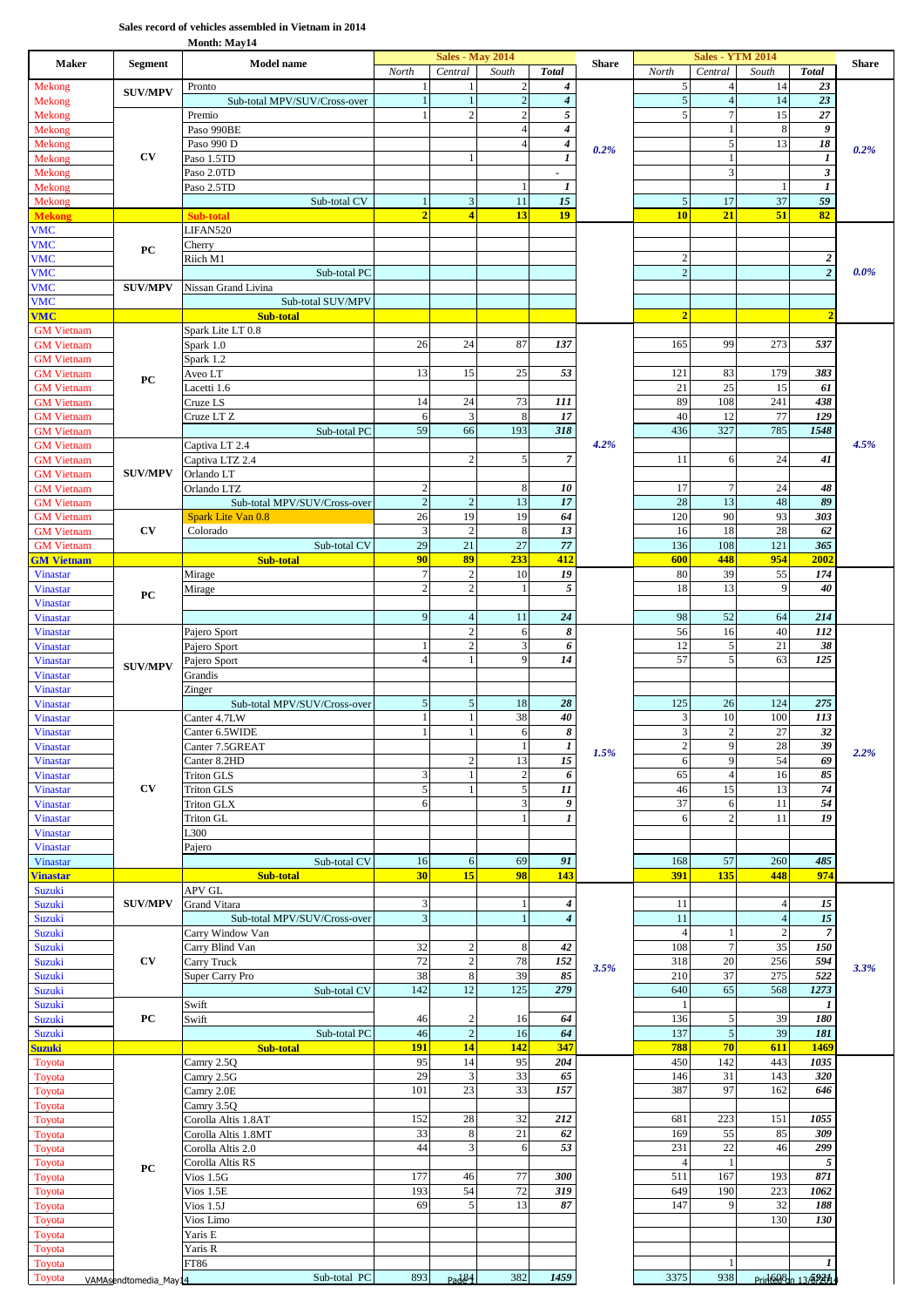| 41<br>6<br>23<br>70<br>117<br>188<br>370<br>581<br>Toyota<br>Innova G<br>115<br>21<br>193<br>329<br>545<br>980<br>127<br>1652<br>Toyota<br>Innova E<br>30.0%<br>28.4%<br>33<br>17<br>16<br>131<br>24<br>216<br>371<br>Toyota<br>Innova V<br>30<br>30<br>341<br>3<br>344<br>Toyota<br>Innova J<br>90<br>90<br>Toyota<br>Innova GSR<br>39<br>$\overline{7}$<br>21<br>67<br>58<br>100<br>389<br>231<br>Toyota<br>Fortuner Gasoline (4x4)<br>83<br>22<br><b>SUV/MPV</b><br>156<br>261<br>476<br>163<br>753<br>1392<br>Fortuner Gasoline (4x2)<br>Toyota<br>57<br>34<br>164<br>255<br>328<br>183<br>725<br>1236<br>Toyota<br><b>Fortuner Diesel</b><br>12<br>$\,$ 8 $\,$<br>21<br>21<br><b>Fortuner Gasoline (4x4) TRD</b><br>12<br>8<br>Toyota<br>1<br>31<br>23<br>23<br>31<br>60<br>6<br>60<br><b>Fortuner Gasoline (4x2) TRD</b><br>6<br>Toyota<br>18<br>24<br>110<br>26<br>6<br>6<br>142<br>Landcruiser 200 GX 470<br>Toyota<br>9<br>3<br>8<br>37<br>52<br>20<br>100<br>189<br>Land Prado<br>Toyota<br>100<br>2147<br>413<br>704<br>1217<br>628<br>3692<br>6467<br>Sub-total SUV/MPV/Cross-over<br>Toyota<br>$\boldsymbol{7}$<br>10<br>53<br>17<br>16<br>66<br>135<br>Hiace Gasoline 2.7<br>Toyota<br>$\sqrt{2}$<br>15<br>17<br>$\sqrt{2}$<br>21<br>63<br>86<br>Toyota<br>Hiace Diesel 2.5<br>Toyota<br>Hiace Super Wagon<br><b>CV</b><br>20<br>9<br>47<br>188<br>97<br>109<br>394<br>18<br>Toyota<br>Hilux G (4x4)<br>18<br>45<br>$\overline{4}$<br>23<br>89<br>39<br>99<br>227<br>Toyota<br>Hilux E (4x2)<br>47<br>13<br>126<br>351<br>154<br>337<br>842<br>Sub-total CV<br>66<br>Toyota<br>1152<br>1353<br>297<br>2802<br>5873<br>13230<br>1720<br>5637<br><b>Sub-total</b><br><b>Toyota</b><br>$\sqrt{2}$<br>$\boldsymbol{\beta}$<br>5<br>6<br>11<br>Isuzu<br>D-Max 4x4 AT<br>-1<br>$\overline{c}$<br>$\boldsymbol{4}$<br>3<br>9<br>$\overline{4}$<br>$\boldsymbol{2}$<br>D-Max 4x2 AT<br>-1<br><b>Isuzu</b><br>-1<br>$\mathbf{1}$<br>3<br>5<br>8<br>$\mathfrak{Z}$<br>15<br>26<br>$\mathbf{1}$<br><b>Isuzu</b><br>D-Max 4x4 MT<br>$\overline{4}$<br>12<br>$\overline{4}$<br>18<br>26<br>$\tau$<br>45<br>64<br>Isuzu<br>D-Max 4x2 MT<br>3<br>$\mathbf{3}$<br>3<br>$\overline{4}$<br>8<br>$\mathbf{1}$<br>NLR<br>Isuzu<br>$27\,$<br>5<br>25<br>3<br>68<br>76<br>NMR<br>1<br>1<br><b>Isuzu</b><br>5<br>21<br>$\sqrt{2}$<br>16<br>29<br>57<br>88<br>NPK<br><b>Isuzu</b><br>CV<br>9<br>$\overline{15}$<br>43<br>53<br>1.9%<br>96<br>1.6%<br>NQL<br>6<br><b>Isuzu</b><br>12<br>5<br>71<br>54<br>61<br>12<br>212<br>285<br>QKR<br><b>Isuzu</b><br>$\overline{c}$<br>22<br>$\overline{4}$<br>6<br>6<br>16<br>FRR<br><b>Isuzu</b><br>$\mathbf{3}$<br>$\overline{\mathbf{3}}$<br>8<br>$\pmb{8}$<br><b>FVR</b><br>Isuzu<br>21<br>9<br>30<br><b>FVM</b><br>Isuzu<br>72<br>72<br>300<br>300<br><b>Isuzu</b><br><b>Bus Chassis</b><br>38<br>12<br>134<br>184<br>30<br>508<br>723<br>Sub-total CV<br>185<br><b>Isuzu</b><br>38<br>12<br>134<br>184<br>185<br>30<br><b>Sub-total</b><br>508<br>723<br><b>Isuzu</b><br>5<br>29<br>80<br>170<br>24<br>157<br>351<br>46<br>FIESTA - 5Drs<br>Ford<br>19<br>43<br>71<br>89<br>5<br>19<br>21<br>181<br>FIESTA - 4Drs<br>Ford<br>17<br>$\overline{c}$<br>9<br>21<br>40<br>75<br>100<br>184<br>FOCUS - 5Drs<br>Ford<br>47<br>9<br>8<br>18<br>65<br>13<br>125<br>FOCUS - 4Drs<br>1<br>Ford<br>PC<br>74<br>13<br>94<br>181<br>363<br>67<br>411<br>841<br>Sub-total PC<br>Ford<br>23<br>5<br>28<br>Ford<br>Escape<br>9.5%<br>9.7%<br>72<br>22<br>116<br>172<br>328<br>11<br>39<br>40<br>Ford<br>Everest MT 4x2<br><b>SUV/MPV</b><br>26<br>$\overline{c}$<br>17<br>45<br>142<br>14<br>144<br>300<br>Ford<br>Everest AT 4x2<br>$\tau$<br>13<br>3<br>10<br>24<br>43<br>6<br>Ford<br>Everest MT 4x4<br>55<br>13<br>59<br>127<br>305<br>60<br>334<br>699<br>Sub-total SUV/MPV/Cross-over<br>Ford<br>33<br>145<br>138<br>316<br>626<br>117<br>1404<br>661<br>Ford<br>Transit 16 seats<br>10<br>56<br>56<br>122<br>223<br>49<br>207<br>479<br>Ford<br>Ranger 4x4<br>CV<br>89<br>21<br>76<br>62<br>186<br>396<br>411<br>869<br>Ford<br>Ranger 4x2<br>624<br>290<br>64<br>270<br>1245<br>228<br>1279<br>2752<br>Sub-total CV<br>Ford<br>419<br>90<br>423<br>932<br>355<br>2024<br>4292<br>1913<br><b>Ford</b><br>Sub-total<br>WU342L - HBMMB3<br>Hino<br>WU342L - HKMMB3<br>Hino<br>Hino<br>WU422L - HKMRB3<br>1<br>-1<br>Hino<br>WU432L-HKFTB3<br>XZU650L<br>Hino<br>22<br>26<br>$\overline{c}$<br>3<br>4<br>XZU720L<br>37<br>Hino<br>12<br>6<br>6<br>36<br>73<br>XZU730L<br>$\overline{23}$<br>$\overline{25}$<br>Hino<br>$\overline{2}$<br>5<br>$\overline{7}$<br>$\overline{2}$<br>$\overline{5}$<br>Hino<br>FC9J<br>24<br>19<br>78<br>128<br>206<br>CV<br>1.2%<br>1.6%<br>44<br>Hino<br>FG8J<br>16<br>28<br>90<br>89<br>179<br><b>FM8J</b><br>Hino<br>$\overline{4}$<br>$\overline{4}$<br>$\overline{7}$<br>8<br>15<br>Hino<br>FL8J<br>27<br>27<br>33<br>134<br>167<br>FM2P<br>Hino<br>Hino<br>RK1J bus chassis<br>Hino<br>FC4J bus chassis<br>Sub-total CV<br>Hino<br>34<br>87<br>121<br>252<br>440<br>692<br>34<br>87<br>121<br>252<br>440<br>692<br><b>Sub-total</b><br>47<br>93<br>140<br>236<br>SAMCO 24 CN ~ 46CN<br>21<br>26<br>3<br><b>SAMCO</b><br>35<br>6<br>44<br>3<br>53<br><b>SAMCO</b><br>SAMCO B40~B80<br>34<br>$\overline{2}$<br>$\overline{c}$<br>19<br>24<br>3<br><b>SAMCO</b><br>SAMCO PRIMAS giường nằm 45C<br><b>SAMCO</b><br>Truck<br><b>SAMCO</b><br>Crane truck<br>Road cleaning truck<br><b>SAMCO</b><br><b>SAMCO</b><br>Garbage compactor truck<br>$\overline{\mathbf{2}}$<br>Hydraulic crane truck<br><b>SAMCO</b><br>CV<br>0.9%<br>0.7%<br><b>SAMCO</b><br>Vaccum tank truck<br>1<br><b>SAMCO</b><br>Stage truck<br><b>SAMCO</b><br>Fire truck<br><b>SAMCO</b><br>Hooklift<br><b>SAMCO</b><br>Sewage suction truck<br>1<br>Prisoner transport vehicle<br><b>SAMCO</b><br><b>Bus Chassis</b><br><b>SAMCO</b><br>22<br>34<br>84<br>103<br>50<br>317<br><b>SAMCO</b><br>Sub-total CV<br>28<br>164<br>34<br>50<br><b>SAMCO</b><br>22<br>28<br>84<br>164<br><b>Sub-total</b><br>103<br>317<br>110<br>18<br>107<br>235<br>495<br>87<br>304<br>886<br><b>THACO KIA</b><br>Morning 1.2MT<br>6<br>74<br>63<br>143<br>436<br>66<br>397<br>899<br><b>THACO KIA</b><br>Morning 1.2AT<br><b>THACO KIA</b><br>$\mathbf{1}$<br>Forte 1.6MT<br>1<br>$\sim$<br>$\overline{\phantom{a}}$<br><b>THACO KIA</b><br>Forte 1.6AT<br>$\mathcal{L}$<br>$\overline{\phantom{a}}$<br>21<br>23<br>295<br>73<br>THACO KIA<br>VAMAsendtomedia_May14<br>K3 1.6MT<br>$\frac{12}{\text{Page } 2}$<br>56<br>$\frac{167}{2} \frac{535}{2014}$ | <b>Maker</b> | <b>Segment</b> | <b>Model name</b> | North | <b>Sales - May 2014</b><br>Central | South | <b>Total</b> | <b>Share</b> | North | <b>Sales - YTM 2014</b><br>Central | South | <b>Total</b> | <b>Share</b> |
|-------------------------------------------------------------------------------------------------------------------------------------------------------------------------------------------------------------------------------------------------------------------------------------------------------------------------------------------------------------------------------------------------------------------------------------------------------------------------------------------------------------------------------------------------------------------------------------------------------------------------------------------------------------------------------------------------------------------------------------------------------------------------------------------------------------------------------------------------------------------------------------------------------------------------------------------------------------------------------------------------------------------------------------------------------------------------------------------------------------------------------------------------------------------------------------------------------------------------------------------------------------------------------------------------------------------------------------------------------------------------------------------------------------------------------------------------------------------------------------------------------------------------------------------------------------------------------------------------------------------------------------------------------------------------------------------------------------------------------------------------------------------------------------------------------------------------------------------------------------------------------------------------------------------------------------------------------------------------------------------------------------------------------------------------------------------------------------------------------------------------------------------------------------------------------------------------------------------------------------------------------------------------------------------------------------------------------------------------------------------------------------------------------------------------------------------------------------------------------------------------------------------------------------------------------------------------------------------------------------------------------------------------------------------------------------------------------------------------------------------------------------------------------------------------------------------------------------------------------------------------------------------------------------------------------------------------------------------------------------------------------------------------------------------------------------------------------------------------------------------------------------------------------------------------------------------------------------------------------------------------------------------------------------------------------------------------------------------------------------------------------------------------------------------------------------------------------------------------------------------------------------------------------------------------------------------------------------------------------------------------------------------------------------------------------------------------------------------------------------------------------------------------------------------------------------------------------------------------------------------------------------------------------------------------------------------------------------------------------------------------------------------------------------------------------------------------------------------------------------------------------------------------------------------------------------------------------------------------------------------------------------------------------------------------------------------------------------------------------------------------------------------------------------------------------------------------------------------------------------------------------------------------------------------------------------------------------------------------------------------------------------------------------------------------------------------------------------------------------------------------------------------------------------------------------------------------------------------------------------------------------------------------------------------------------------------------------------------------------------------------------------------------------------------------------------------------------------------------------------------------------------------------------------------------------------------------------------------------------------------------------------------------------------------------------------------------------------------------------------------------------------------------------------------------------------------------------------------------------------------------------------------------------------------------------------------------------------------------------------------------------------------------------------------------------------------------------------------------------------------------------------------------------------------------------------------------------------------------------------------------------------------------------------------------------------------------------------------------------------------------------------------------------------------------------------------------------------------------------------------------------------------------------------------------------------------------------------------------------------------------------------------------------------------------------------------------------------------------------------------------------------------------------------------------------------------------------------------------------------------------------------------------------------------------------------|--------------|----------------|-------------------|-------|------------------------------------|-------|--------------|--------------|-------|------------------------------------|-------|--------------|--------------|
|                                                                                                                                                                                                                                                                                                                                                                                                                                                                                                                                                                                                                                                                                                                                                                                                                                                                                                                                                                                                                                                                                                                                                                                                                                                                                                                                                                                                                                                                                                                                                                                                                                                                                                                                                                                                                                                                                                                                                                                                                                                                                                                                                                                                                                                                                                                                                                                                                                                                                                                                                                                                                                                                                                                                                                                                                                                                                                                                                                                                                                                                                                                                                                                                                                                                                                                                                                                                                                                                                                                                                                                                                                                                                                                                                                                                                                                                                                                                                                                                                                                                                                                                                                                                                                                                                                                                                                                                                                                                                                                                                                                                                                                                                                                                                                                                                                                                                                                                                                                                                                                                                                                                                                                                                                                                                                                                                                                                                                                                                                                                                                                                                                                                                                                                                                                                                                                                                                                                                                                                                                                                                                                                                                                                                                                                                                                                                                                                                                                                                                                                                             |              |                |                   |       |                                    |       |              |              |       |                                    |       |              |              |
|                                                                                                                                                                                                                                                                                                                                                                                                                                                                                                                                                                                                                                                                                                                                                                                                                                                                                                                                                                                                                                                                                                                                                                                                                                                                                                                                                                                                                                                                                                                                                                                                                                                                                                                                                                                                                                                                                                                                                                                                                                                                                                                                                                                                                                                                                                                                                                                                                                                                                                                                                                                                                                                                                                                                                                                                                                                                                                                                                                                                                                                                                                                                                                                                                                                                                                                                                                                                                                                                                                                                                                                                                                                                                                                                                                                                                                                                                                                                                                                                                                                                                                                                                                                                                                                                                                                                                                                                                                                                                                                                                                                                                                                                                                                                                                                                                                                                                                                                                                                                                                                                                                                                                                                                                                                                                                                                                                                                                                                                                                                                                                                                                                                                                                                                                                                                                                                                                                                                                                                                                                                                                                                                                                                                                                                                                                                                                                                                                                                                                                                                                             |              |                |                   |       |                                    |       |              |              |       |                                    |       |              |              |
|                                                                                                                                                                                                                                                                                                                                                                                                                                                                                                                                                                                                                                                                                                                                                                                                                                                                                                                                                                                                                                                                                                                                                                                                                                                                                                                                                                                                                                                                                                                                                                                                                                                                                                                                                                                                                                                                                                                                                                                                                                                                                                                                                                                                                                                                                                                                                                                                                                                                                                                                                                                                                                                                                                                                                                                                                                                                                                                                                                                                                                                                                                                                                                                                                                                                                                                                                                                                                                                                                                                                                                                                                                                                                                                                                                                                                                                                                                                                                                                                                                                                                                                                                                                                                                                                                                                                                                                                                                                                                                                                                                                                                                                                                                                                                                                                                                                                                                                                                                                                                                                                                                                                                                                                                                                                                                                                                                                                                                                                                                                                                                                                                                                                                                                                                                                                                                                                                                                                                                                                                                                                                                                                                                                                                                                                                                                                                                                                                                                                                                                                                             |              |                |                   |       |                                    |       |              |              |       |                                    |       |              |              |
|                                                                                                                                                                                                                                                                                                                                                                                                                                                                                                                                                                                                                                                                                                                                                                                                                                                                                                                                                                                                                                                                                                                                                                                                                                                                                                                                                                                                                                                                                                                                                                                                                                                                                                                                                                                                                                                                                                                                                                                                                                                                                                                                                                                                                                                                                                                                                                                                                                                                                                                                                                                                                                                                                                                                                                                                                                                                                                                                                                                                                                                                                                                                                                                                                                                                                                                                                                                                                                                                                                                                                                                                                                                                                                                                                                                                                                                                                                                                                                                                                                                                                                                                                                                                                                                                                                                                                                                                                                                                                                                                                                                                                                                                                                                                                                                                                                                                                                                                                                                                                                                                                                                                                                                                                                                                                                                                                                                                                                                                                                                                                                                                                                                                                                                                                                                                                                                                                                                                                                                                                                                                                                                                                                                                                                                                                                                                                                                                                                                                                                                                                             |              |                |                   |       |                                    |       |              |              |       |                                    |       |              |              |
|                                                                                                                                                                                                                                                                                                                                                                                                                                                                                                                                                                                                                                                                                                                                                                                                                                                                                                                                                                                                                                                                                                                                                                                                                                                                                                                                                                                                                                                                                                                                                                                                                                                                                                                                                                                                                                                                                                                                                                                                                                                                                                                                                                                                                                                                                                                                                                                                                                                                                                                                                                                                                                                                                                                                                                                                                                                                                                                                                                                                                                                                                                                                                                                                                                                                                                                                                                                                                                                                                                                                                                                                                                                                                                                                                                                                                                                                                                                                                                                                                                                                                                                                                                                                                                                                                                                                                                                                                                                                                                                                                                                                                                                                                                                                                                                                                                                                                                                                                                                                                                                                                                                                                                                                                                                                                                                                                                                                                                                                                                                                                                                                                                                                                                                                                                                                                                                                                                                                                                                                                                                                                                                                                                                                                                                                                                                                                                                                                                                                                                                                                             |              |                |                   |       |                                    |       |              |              |       |                                    |       |              |              |
|                                                                                                                                                                                                                                                                                                                                                                                                                                                                                                                                                                                                                                                                                                                                                                                                                                                                                                                                                                                                                                                                                                                                                                                                                                                                                                                                                                                                                                                                                                                                                                                                                                                                                                                                                                                                                                                                                                                                                                                                                                                                                                                                                                                                                                                                                                                                                                                                                                                                                                                                                                                                                                                                                                                                                                                                                                                                                                                                                                                                                                                                                                                                                                                                                                                                                                                                                                                                                                                                                                                                                                                                                                                                                                                                                                                                                                                                                                                                                                                                                                                                                                                                                                                                                                                                                                                                                                                                                                                                                                                                                                                                                                                                                                                                                                                                                                                                                                                                                                                                                                                                                                                                                                                                                                                                                                                                                                                                                                                                                                                                                                                                                                                                                                                                                                                                                                                                                                                                                                                                                                                                                                                                                                                                                                                                                                                                                                                                                                                                                                                                                             |              |                |                   |       |                                    |       |              |              |       |                                    |       |              |              |
|                                                                                                                                                                                                                                                                                                                                                                                                                                                                                                                                                                                                                                                                                                                                                                                                                                                                                                                                                                                                                                                                                                                                                                                                                                                                                                                                                                                                                                                                                                                                                                                                                                                                                                                                                                                                                                                                                                                                                                                                                                                                                                                                                                                                                                                                                                                                                                                                                                                                                                                                                                                                                                                                                                                                                                                                                                                                                                                                                                                                                                                                                                                                                                                                                                                                                                                                                                                                                                                                                                                                                                                                                                                                                                                                                                                                                                                                                                                                                                                                                                                                                                                                                                                                                                                                                                                                                                                                                                                                                                                                                                                                                                                                                                                                                                                                                                                                                                                                                                                                                                                                                                                                                                                                                                                                                                                                                                                                                                                                                                                                                                                                                                                                                                                                                                                                                                                                                                                                                                                                                                                                                                                                                                                                                                                                                                                                                                                                                                                                                                                                                             |              |                |                   |       |                                    |       |              |              |       |                                    |       |              |              |
|                                                                                                                                                                                                                                                                                                                                                                                                                                                                                                                                                                                                                                                                                                                                                                                                                                                                                                                                                                                                                                                                                                                                                                                                                                                                                                                                                                                                                                                                                                                                                                                                                                                                                                                                                                                                                                                                                                                                                                                                                                                                                                                                                                                                                                                                                                                                                                                                                                                                                                                                                                                                                                                                                                                                                                                                                                                                                                                                                                                                                                                                                                                                                                                                                                                                                                                                                                                                                                                                                                                                                                                                                                                                                                                                                                                                                                                                                                                                                                                                                                                                                                                                                                                                                                                                                                                                                                                                                                                                                                                                                                                                                                                                                                                                                                                                                                                                                                                                                                                                                                                                                                                                                                                                                                                                                                                                                                                                                                                                                                                                                                                                                                                                                                                                                                                                                                                                                                                                                                                                                                                                                                                                                                                                                                                                                                                                                                                                                                                                                                                                                             |              |                |                   |       |                                    |       |              |              |       |                                    |       |              |              |
|                                                                                                                                                                                                                                                                                                                                                                                                                                                                                                                                                                                                                                                                                                                                                                                                                                                                                                                                                                                                                                                                                                                                                                                                                                                                                                                                                                                                                                                                                                                                                                                                                                                                                                                                                                                                                                                                                                                                                                                                                                                                                                                                                                                                                                                                                                                                                                                                                                                                                                                                                                                                                                                                                                                                                                                                                                                                                                                                                                                                                                                                                                                                                                                                                                                                                                                                                                                                                                                                                                                                                                                                                                                                                                                                                                                                                                                                                                                                                                                                                                                                                                                                                                                                                                                                                                                                                                                                                                                                                                                                                                                                                                                                                                                                                                                                                                                                                                                                                                                                                                                                                                                                                                                                                                                                                                                                                                                                                                                                                                                                                                                                                                                                                                                                                                                                                                                                                                                                                                                                                                                                                                                                                                                                                                                                                                                                                                                                                                                                                                                                                             |              |                |                   |       |                                    |       |              |              |       |                                    |       |              |              |
|                                                                                                                                                                                                                                                                                                                                                                                                                                                                                                                                                                                                                                                                                                                                                                                                                                                                                                                                                                                                                                                                                                                                                                                                                                                                                                                                                                                                                                                                                                                                                                                                                                                                                                                                                                                                                                                                                                                                                                                                                                                                                                                                                                                                                                                                                                                                                                                                                                                                                                                                                                                                                                                                                                                                                                                                                                                                                                                                                                                                                                                                                                                                                                                                                                                                                                                                                                                                                                                                                                                                                                                                                                                                                                                                                                                                                                                                                                                                                                                                                                                                                                                                                                                                                                                                                                                                                                                                                                                                                                                                                                                                                                                                                                                                                                                                                                                                                                                                                                                                                                                                                                                                                                                                                                                                                                                                                                                                                                                                                                                                                                                                                                                                                                                                                                                                                                                                                                                                                                                                                                                                                                                                                                                                                                                                                                                                                                                                                                                                                                                                                             |              |                |                   |       |                                    |       |              |              |       |                                    |       |              |              |
|                                                                                                                                                                                                                                                                                                                                                                                                                                                                                                                                                                                                                                                                                                                                                                                                                                                                                                                                                                                                                                                                                                                                                                                                                                                                                                                                                                                                                                                                                                                                                                                                                                                                                                                                                                                                                                                                                                                                                                                                                                                                                                                                                                                                                                                                                                                                                                                                                                                                                                                                                                                                                                                                                                                                                                                                                                                                                                                                                                                                                                                                                                                                                                                                                                                                                                                                                                                                                                                                                                                                                                                                                                                                                                                                                                                                                                                                                                                                                                                                                                                                                                                                                                                                                                                                                                                                                                                                                                                                                                                                                                                                                                                                                                                                                                                                                                                                                                                                                                                                                                                                                                                                                                                                                                                                                                                                                                                                                                                                                                                                                                                                                                                                                                                                                                                                                                                                                                                                                                                                                                                                                                                                                                                                                                                                                                                                                                                                                                                                                                                                                             |              |                |                   |       |                                    |       |              |              |       |                                    |       |              |              |
|                                                                                                                                                                                                                                                                                                                                                                                                                                                                                                                                                                                                                                                                                                                                                                                                                                                                                                                                                                                                                                                                                                                                                                                                                                                                                                                                                                                                                                                                                                                                                                                                                                                                                                                                                                                                                                                                                                                                                                                                                                                                                                                                                                                                                                                                                                                                                                                                                                                                                                                                                                                                                                                                                                                                                                                                                                                                                                                                                                                                                                                                                                                                                                                                                                                                                                                                                                                                                                                                                                                                                                                                                                                                                                                                                                                                                                                                                                                                                                                                                                                                                                                                                                                                                                                                                                                                                                                                                                                                                                                                                                                                                                                                                                                                                                                                                                                                                                                                                                                                                                                                                                                                                                                                                                                                                                                                                                                                                                                                                                                                                                                                                                                                                                                                                                                                                                                                                                                                                                                                                                                                                                                                                                                                                                                                                                                                                                                                                                                                                                                                                             |              |                |                   |       |                                    |       |              |              |       |                                    |       |              |              |
|                                                                                                                                                                                                                                                                                                                                                                                                                                                                                                                                                                                                                                                                                                                                                                                                                                                                                                                                                                                                                                                                                                                                                                                                                                                                                                                                                                                                                                                                                                                                                                                                                                                                                                                                                                                                                                                                                                                                                                                                                                                                                                                                                                                                                                                                                                                                                                                                                                                                                                                                                                                                                                                                                                                                                                                                                                                                                                                                                                                                                                                                                                                                                                                                                                                                                                                                                                                                                                                                                                                                                                                                                                                                                                                                                                                                                                                                                                                                                                                                                                                                                                                                                                                                                                                                                                                                                                                                                                                                                                                                                                                                                                                                                                                                                                                                                                                                                                                                                                                                                                                                                                                                                                                                                                                                                                                                                                                                                                                                                                                                                                                                                                                                                                                                                                                                                                                                                                                                                                                                                                                                                                                                                                                                                                                                                                                                                                                                                                                                                                                                                             |              |                |                   |       |                                    |       |              |              |       |                                    |       |              |              |
|                                                                                                                                                                                                                                                                                                                                                                                                                                                                                                                                                                                                                                                                                                                                                                                                                                                                                                                                                                                                                                                                                                                                                                                                                                                                                                                                                                                                                                                                                                                                                                                                                                                                                                                                                                                                                                                                                                                                                                                                                                                                                                                                                                                                                                                                                                                                                                                                                                                                                                                                                                                                                                                                                                                                                                                                                                                                                                                                                                                                                                                                                                                                                                                                                                                                                                                                                                                                                                                                                                                                                                                                                                                                                                                                                                                                                                                                                                                                                                                                                                                                                                                                                                                                                                                                                                                                                                                                                                                                                                                                                                                                                                                                                                                                                                                                                                                                                                                                                                                                                                                                                                                                                                                                                                                                                                                                                                                                                                                                                                                                                                                                                                                                                                                                                                                                                                                                                                                                                                                                                                                                                                                                                                                                                                                                                                                                                                                                                                                                                                                                                             |              |                |                   |       |                                    |       |              |              |       |                                    |       |              |              |
|                                                                                                                                                                                                                                                                                                                                                                                                                                                                                                                                                                                                                                                                                                                                                                                                                                                                                                                                                                                                                                                                                                                                                                                                                                                                                                                                                                                                                                                                                                                                                                                                                                                                                                                                                                                                                                                                                                                                                                                                                                                                                                                                                                                                                                                                                                                                                                                                                                                                                                                                                                                                                                                                                                                                                                                                                                                                                                                                                                                                                                                                                                                                                                                                                                                                                                                                                                                                                                                                                                                                                                                                                                                                                                                                                                                                                                                                                                                                                                                                                                                                                                                                                                                                                                                                                                                                                                                                                                                                                                                                                                                                                                                                                                                                                                                                                                                                                                                                                                                                                                                                                                                                                                                                                                                                                                                                                                                                                                                                                                                                                                                                                                                                                                                                                                                                                                                                                                                                                                                                                                                                                                                                                                                                                                                                                                                                                                                                                                                                                                                                                             |              |                |                   |       |                                    |       |              |              |       |                                    |       |              |              |
|                                                                                                                                                                                                                                                                                                                                                                                                                                                                                                                                                                                                                                                                                                                                                                                                                                                                                                                                                                                                                                                                                                                                                                                                                                                                                                                                                                                                                                                                                                                                                                                                                                                                                                                                                                                                                                                                                                                                                                                                                                                                                                                                                                                                                                                                                                                                                                                                                                                                                                                                                                                                                                                                                                                                                                                                                                                                                                                                                                                                                                                                                                                                                                                                                                                                                                                                                                                                                                                                                                                                                                                                                                                                                                                                                                                                                                                                                                                                                                                                                                                                                                                                                                                                                                                                                                                                                                                                                                                                                                                                                                                                                                                                                                                                                                                                                                                                                                                                                                                                                                                                                                                                                                                                                                                                                                                                                                                                                                                                                                                                                                                                                                                                                                                                                                                                                                                                                                                                                                                                                                                                                                                                                                                                                                                                                                                                                                                                                                                                                                                                                             |              |                |                   |       |                                    |       |              |              |       |                                    |       |              |              |
|                                                                                                                                                                                                                                                                                                                                                                                                                                                                                                                                                                                                                                                                                                                                                                                                                                                                                                                                                                                                                                                                                                                                                                                                                                                                                                                                                                                                                                                                                                                                                                                                                                                                                                                                                                                                                                                                                                                                                                                                                                                                                                                                                                                                                                                                                                                                                                                                                                                                                                                                                                                                                                                                                                                                                                                                                                                                                                                                                                                                                                                                                                                                                                                                                                                                                                                                                                                                                                                                                                                                                                                                                                                                                                                                                                                                                                                                                                                                                                                                                                                                                                                                                                                                                                                                                                                                                                                                                                                                                                                                                                                                                                                                                                                                                                                                                                                                                                                                                                                                                                                                                                                                                                                                                                                                                                                                                                                                                                                                                                                                                                                                                                                                                                                                                                                                                                                                                                                                                                                                                                                                                                                                                                                                                                                                                                                                                                                                                                                                                                                                                             |              |                |                   |       |                                    |       |              |              |       |                                    |       |              |              |
|                                                                                                                                                                                                                                                                                                                                                                                                                                                                                                                                                                                                                                                                                                                                                                                                                                                                                                                                                                                                                                                                                                                                                                                                                                                                                                                                                                                                                                                                                                                                                                                                                                                                                                                                                                                                                                                                                                                                                                                                                                                                                                                                                                                                                                                                                                                                                                                                                                                                                                                                                                                                                                                                                                                                                                                                                                                                                                                                                                                                                                                                                                                                                                                                                                                                                                                                                                                                                                                                                                                                                                                                                                                                                                                                                                                                                                                                                                                                                                                                                                                                                                                                                                                                                                                                                                                                                                                                                                                                                                                                                                                                                                                                                                                                                                                                                                                                                                                                                                                                                                                                                                                                                                                                                                                                                                                                                                                                                                                                                                                                                                                                                                                                                                                                                                                                                                                                                                                                                                                                                                                                                                                                                                                                                                                                                                                                                                                                                                                                                                                                                             |              |                |                   |       |                                    |       |              |              |       |                                    |       |              |              |
|                                                                                                                                                                                                                                                                                                                                                                                                                                                                                                                                                                                                                                                                                                                                                                                                                                                                                                                                                                                                                                                                                                                                                                                                                                                                                                                                                                                                                                                                                                                                                                                                                                                                                                                                                                                                                                                                                                                                                                                                                                                                                                                                                                                                                                                                                                                                                                                                                                                                                                                                                                                                                                                                                                                                                                                                                                                                                                                                                                                                                                                                                                                                                                                                                                                                                                                                                                                                                                                                                                                                                                                                                                                                                                                                                                                                                                                                                                                                                                                                                                                                                                                                                                                                                                                                                                                                                                                                                                                                                                                                                                                                                                                                                                                                                                                                                                                                                                                                                                                                                                                                                                                                                                                                                                                                                                                                                                                                                                                                                                                                                                                                                                                                                                                                                                                                                                                                                                                                                                                                                                                                                                                                                                                                                                                                                                                                                                                                                                                                                                                                                             |              |                |                   |       |                                    |       |              |              |       |                                    |       |              |              |
|                                                                                                                                                                                                                                                                                                                                                                                                                                                                                                                                                                                                                                                                                                                                                                                                                                                                                                                                                                                                                                                                                                                                                                                                                                                                                                                                                                                                                                                                                                                                                                                                                                                                                                                                                                                                                                                                                                                                                                                                                                                                                                                                                                                                                                                                                                                                                                                                                                                                                                                                                                                                                                                                                                                                                                                                                                                                                                                                                                                                                                                                                                                                                                                                                                                                                                                                                                                                                                                                                                                                                                                                                                                                                                                                                                                                                                                                                                                                                                                                                                                                                                                                                                                                                                                                                                                                                                                                                                                                                                                                                                                                                                                                                                                                                                                                                                                                                                                                                                                                                                                                                                                                                                                                                                                                                                                                                                                                                                                                                                                                                                                                                                                                                                                                                                                                                                                                                                                                                                                                                                                                                                                                                                                                                                                                                                                                                                                                                                                                                                                                                             |              |                |                   |       |                                    |       |              |              |       |                                    |       |              |              |
|                                                                                                                                                                                                                                                                                                                                                                                                                                                                                                                                                                                                                                                                                                                                                                                                                                                                                                                                                                                                                                                                                                                                                                                                                                                                                                                                                                                                                                                                                                                                                                                                                                                                                                                                                                                                                                                                                                                                                                                                                                                                                                                                                                                                                                                                                                                                                                                                                                                                                                                                                                                                                                                                                                                                                                                                                                                                                                                                                                                                                                                                                                                                                                                                                                                                                                                                                                                                                                                                                                                                                                                                                                                                                                                                                                                                                                                                                                                                                                                                                                                                                                                                                                                                                                                                                                                                                                                                                                                                                                                                                                                                                                                                                                                                                                                                                                                                                                                                                                                                                                                                                                                                                                                                                                                                                                                                                                                                                                                                                                                                                                                                                                                                                                                                                                                                                                                                                                                                                                                                                                                                                                                                                                                                                                                                                                                                                                                                                                                                                                                                                             |              |                |                   |       |                                    |       |              |              |       |                                    |       |              |              |
|                                                                                                                                                                                                                                                                                                                                                                                                                                                                                                                                                                                                                                                                                                                                                                                                                                                                                                                                                                                                                                                                                                                                                                                                                                                                                                                                                                                                                                                                                                                                                                                                                                                                                                                                                                                                                                                                                                                                                                                                                                                                                                                                                                                                                                                                                                                                                                                                                                                                                                                                                                                                                                                                                                                                                                                                                                                                                                                                                                                                                                                                                                                                                                                                                                                                                                                                                                                                                                                                                                                                                                                                                                                                                                                                                                                                                                                                                                                                                                                                                                                                                                                                                                                                                                                                                                                                                                                                                                                                                                                                                                                                                                                                                                                                                                                                                                                                                                                                                                                                                                                                                                                                                                                                                                                                                                                                                                                                                                                                                                                                                                                                                                                                                                                                                                                                                                                                                                                                                                                                                                                                                                                                                                                                                                                                                                                                                                                                                                                                                                                                                             |              |                |                   |       |                                    |       |              |              |       |                                    |       |              |              |
|                                                                                                                                                                                                                                                                                                                                                                                                                                                                                                                                                                                                                                                                                                                                                                                                                                                                                                                                                                                                                                                                                                                                                                                                                                                                                                                                                                                                                                                                                                                                                                                                                                                                                                                                                                                                                                                                                                                                                                                                                                                                                                                                                                                                                                                                                                                                                                                                                                                                                                                                                                                                                                                                                                                                                                                                                                                                                                                                                                                                                                                                                                                                                                                                                                                                                                                                                                                                                                                                                                                                                                                                                                                                                                                                                                                                                                                                                                                                                                                                                                                                                                                                                                                                                                                                                                                                                                                                                                                                                                                                                                                                                                                                                                                                                                                                                                                                                                                                                                                                                                                                                                                                                                                                                                                                                                                                                                                                                                                                                                                                                                                                                                                                                                                                                                                                                                                                                                                                                                                                                                                                                                                                                                                                                                                                                                                                                                                                                                                                                                                                                             |              |                |                   |       |                                    |       |              |              |       |                                    |       |              |              |
|                                                                                                                                                                                                                                                                                                                                                                                                                                                                                                                                                                                                                                                                                                                                                                                                                                                                                                                                                                                                                                                                                                                                                                                                                                                                                                                                                                                                                                                                                                                                                                                                                                                                                                                                                                                                                                                                                                                                                                                                                                                                                                                                                                                                                                                                                                                                                                                                                                                                                                                                                                                                                                                                                                                                                                                                                                                                                                                                                                                                                                                                                                                                                                                                                                                                                                                                                                                                                                                                                                                                                                                                                                                                                                                                                                                                                                                                                                                                                                                                                                                                                                                                                                                                                                                                                                                                                                                                                                                                                                                                                                                                                                                                                                                                                                                                                                                                                                                                                                                                                                                                                                                                                                                                                                                                                                                                                                                                                                                                                                                                                                                                                                                                                                                                                                                                                                                                                                                                                                                                                                                                                                                                                                                                                                                                                                                                                                                                                                                                                                                                                             |              |                |                   |       |                                    |       |              |              |       |                                    |       |              |              |
|                                                                                                                                                                                                                                                                                                                                                                                                                                                                                                                                                                                                                                                                                                                                                                                                                                                                                                                                                                                                                                                                                                                                                                                                                                                                                                                                                                                                                                                                                                                                                                                                                                                                                                                                                                                                                                                                                                                                                                                                                                                                                                                                                                                                                                                                                                                                                                                                                                                                                                                                                                                                                                                                                                                                                                                                                                                                                                                                                                                                                                                                                                                                                                                                                                                                                                                                                                                                                                                                                                                                                                                                                                                                                                                                                                                                                                                                                                                                                                                                                                                                                                                                                                                                                                                                                                                                                                                                                                                                                                                                                                                                                                                                                                                                                                                                                                                                                                                                                                                                                                                                                                                                                                                                                                                                                                                                                                                                                                                                                                                                                                                                                                                                                                                                                                                                                                                                                                                                                                                                                                                                                                                                                                                                                                                                                                                                                                                                                                                                                                                                                             |              |                |                   |       |                                    |       |              |              |       |                                    |       |              |              |
|                                                                                                                                                                                                                                                                                                                                                                                                                                                                                                                                                                                                                                                                                                                                                                                                                                                                                                                                                                                                                                                                                                                                                                                                                                                                                                                                                                                                                                                                                                                                                                                                                                                                                                                                                                                                                                                                                                                                                                                                                                                                                                                                                                                                                                                                                                                                                                                                                                                                                                                                                                                                                                                                                                                                                                                                                                                                                                                                                                                                                                                                                                                                                                                                                                                                                                                                                                                                                                                                                                                                                                                                                                                                                                                                                                                                                                                                                                                                                                                                                                                                                                                                                                                                                                                                                                                                                                                                                                                                                                                                                                                                                                                                                                                                                                                                                                                                                                                                                                                                                                                                                                                                                                                                                                                                                                                                                                                                                                                                                                                                                                                                                                                                                                                                                                                                                                                                                                                                                                                                                                                                                                                                                                                                                                                                                                                                                                                                                                                                                                                                                             |              |                |                   |       |                                    |       |              |              |       |                                    |       |              |              |
|                                                                                                                                                                                                                                                                                                                                                                                                                                                                                                                                                                                                                                                                                                                                                                                                                                                                                                                                                                                                                                                                                                                                                                                                                                                                                                                                                                                                                                                                                                                                                                                                                                                                                                                                                                                                                                                                                                                                                                                                                                                                                                                                                                                                                                                                                                                                                                                                                                                                                                                                                                                                                                                                                                                                                                                                                                                                                                                                                                                                                                                                                                                                                                                                                                                                                                                                                                                                                                                                                                                                                                                                                                                                                                                                                                                                                                                                                                                                                                                                                                                                                                                                                                                                                                                                                                                                                                                                                                                                                                                                                                                                                                                                                                                                                                                                                                                                                                                                                                                                                                                                                                                                                                                                                                                                                                                                                                                                                                                                                                                                                                                                                                                                                                                                                                                                                                                                                                                                                                                                                                                                                                                                                                                                                                                                                                                                                                                                                                                                                                                                                             |              |                |                   |       |                                    |       |              |              |       |                                    |       |              |              |
|                                                                                                                                                                                                                                                                                                                                                                                                                                                                                                                                                                                                                                                                                                                                                                                                                                                                                                                                                                                                                                                                                                                                                                                                                                                                                                                                                                                                                                                                                                                                                                                                                                                                                                                                                                                                                                                                                                                                                                                                                                                                                                                                                                                                                                                                                                                                                                                                                                                                                                                                                                                                                                                                                                                                                                                                                                                                                                                                                                                                                                                                                                                                                                                                                                                                                                                                                                                                                                                                                                                                                                                                                                                                                                                                                                                                                                                                                                                                                                                                                                                                                                                                                                                                                                                                                                                                                                                                                                                                                                                                                                                                                                                                                                                                                                                                                                                                                                                                                                                                                                                                                                                                                                                                                                                                                                                                                                                                                                                                                                                                                                                                                                                                                                                                                                                                                                                                                                                                                                                                                                                                                                                                                                                                                                                                                                                                                                                                                                                                                                                                                             |              |                |                   |       |                                    |       |              |              |       |                                    |       |              |              |
|                                                                                                                                                                                                                                                                                                                                                                                                                                                                                                                                                                                                                                                                                                                                                                                                                                                                                                                                                                                                                                                                                                                                                                                                                                                                                                                                                                                                                                                                                                                                                                                                                                                                                                                                                                                                                                                                                                                                                                                                                                                                                                                                                                                                                                                                                                                                                                                                                                                                                                                                                                                                                                                                                                                                                                                                                                                                                                                                                                                                                                                                                                                                                                                                                                                                                                                                                                                                                                                                                                                                                                                                                                                                                                                                                                                                                                                                                                                                                                                                                                                                                                                                                                                                                                                                                                                                                                                                                                                                                                                                                                                                                                                                                                                                                                                                                                                                                                                                                                                                                                                                                                                                                                                                                                                                                                                                                                                                                                                                                                                                                                                                                                                                                                                                                                                                                                                                                                                                                                                                                                                                                                                                                                                                                                                                                                                                                                                                                                                                                                                                                             |              |                |                   |       |                                    |       |              |              |       |                                    |       |              |              |
|                                                                                                                                                                                                                                                                                                                                                                                                                                                                                                                                                                                                                                                                                                                                                                                                                                                                                                                                                                                                                                                                                                                                                                                                                                                                                                                                                                                                                                                                                                                                                                                                                                                                                                                                                                                                                                                                                                                                                                                                                                                                                                                                                                                                                                                                                                                                                                                                                                                                                                                                                                                                                                                                                                                                                                                                                                                                                                                                                                                                                                                                                                                                                                                                                                                                                                                                                                                                                                                                                                                                                                                                                                                                                                                                                                                                                                                                                                                                                                                                                                                                                                                                                                                                                                                                                                                                                                                                                                                                                                                                                                                                                                                                                                                                                                                                                                                                                                                                                                                                                                                                                                                                                                                                                                                                                                                                                                                                                                                                                                                                                                                                                                                                                                                                                                                                                                                                                                                                                                                                                                                                                                                                                                                                                                                                                                                                                                                                                                                                                                                                                             |              |                |                   |       |                                    |       |              |              |       |                                    |       |              |              |
|                                                                                                                                                                                                                                                                                                                                                                                                                                                                                                                                                                                                                                                                                                                                                                                                                                                                                                                                                                                                                                                                                                                                                                                                                                                                                                                                                                                                                                                                                                                                                                                                                                                                                                                                                                                                                                                                                                                                                                                                                                                                                                                                                                                                                                                                                                                                                                                                                                                                                                                                                                                                                                                                                                                                                                                                                                                                                                                                                                                                                                                                                                                                                                                                                                                                                                                                                                                                                                                                                                                                                                                                                                                                                                                                                                                                                                                                                                                                                                                                                                                                                                                                                                                                                                                                                                                                                                                                                                                                                                                                                                                                                                                                                                                                                                                                                                                                                                                                                                                                                                                                                                                                                                                                                                                                                                                                                                                                                                                                                                                                                                                                                                                                                                                                                                                                                                                                                                                                                                                                                                                                                                                                                                                                                                                                                                                                                                                                                                                                                                                                                             |              |                |                   |       |                                    |       |              |              |       |                                    |       |              |              |
|                                                                                                                                                                                                                                                                                                                                                                                                                                                                                                                                                                                                                                                                                                                                                                                                                                                                                                                                                                                                                                                                                                                                                                                                                                                                                                                                                                                                                                                                                                                                                                                                                                                                                                                                                                                                                                                                                                                                                                                                                                                                                                                                                                                                                                                                                                                                                                                                                                                                                                                                                                                                                                                                                                                                                                                                                                                                                                                                                                                                                                                                                                                                                                                                                                                                                                                                                                                                                                                                                                                                                                                                                                                                                                                                                                                                                                                                                                                                                                                                                                                                                                                                                                                                                                                                                                                                                                                                                                                                                                                                                                                                                                                                                                                                                                                                                                                                                                                                                                                                                                                                                                                                                                                                                                                                                                                                                                                                                                                                                                                                                                                                                                                                                                                                                                                                                                                                                                                                                                                                                                                                                                                                                                                                                                                                                                                                                                                                                                                                                                                                                             |              |                |                   |       |                                    |       |              |              |       |                                    |       |              |              |
|                                                                                                                                                                                                                                                                                                                                                                                                                                                                                                                                                                                                                                                                                                                                                                                                                                                                                                                                                                                                                                                                                                                                                                                                                                                                                                                                                                                                                                                                                                                                                                                                                                                                                                                                                                                                                                                                                                                                                                                                                                                                                                                                                                                                                                                                                                                                                                                                                                                                                                                                                                                                                                                                                                                                                                                                                                                                                                                                                                                                                                                                                                                                                                                                                                                                                                                                                                                                                                                                                                                                                                                                                                                                                                                                                                                                                                                                                                                                                                                                                                                                                                                                                                                                                                                                                                                                                                                                                                                                                                                                                                                                                                                                                                                                                                                                                                                                                                                                                                                                                                                                                                                                                                                                                                                                                                                                                                                                                                                                                                                                                                                                                                                                                                                                                                                                                                                                                                                                                                                                                                                                                                                                                                                                                                                                                                                                                                                                                                                                                                                                                             |              |                |                   |       |                                    |       |              |              |       |                                    |       |              |              |
|                                                                                                                                                                                                                                                                                                                                                                                                                                                                                                                                                                                                                                                                                                                                                                                                                                                                                                                                                                                                                                                                                                                                                                                                                                                                                                                                                                                                                                                                                                                                                                                                                                                                                                                                                                                                                                                                                                                                                                                                                                                                                                                                                                                                                                                                                                                                                                                                                                                                                                                                                                                                                                                                                                                                                                                                                                                                                                                                                                                                                                                                                                                                                                                                                                                                                                                                                                                                                                                                                                                                                                                                                                                                                                                                                                                                                                                                                                                                                                                                                                                                                                                                                                                                                                                                                                                                                                                                                                                                                                                                                                                                                                                                                                                                                                                                                                                                                                                                                                                                                                                                                                                                                                                                                                                                                                                                                                                                                                                                                                                                                                                                                                                                                                                                                                                                                                                                                                                                                                                                                                                                                                                                                                                                                                                                                                                                                                                                                                                                                                                                                             |              |                |                   |       |                                    |       |              |              |       |                                    |       |              |              |
|                                                                                                                                                                                                                                                                                                                                                                                                                                                                                                                                                                                                                                                                                                                                                                                                                                                                                                                                                                                                                                                                                                                                                                                                                                                                                                                                                                                                                                                                                                                                                                                                                                                                                                                                                                                                                                                                                                                                                                                                                                                                                                                                                                                                                                                                                                                                                                                                                                                                                                                                                                                                                                                                                                                                                                                                                                                                                                                                                                                                                                                                                                                                                                                                                                                                                                                                                                                                                                                                                                                                                                                                                                                                                                                                                                                                                                                                                                                                                                                                                                                                                                                                                                                                                                                                                                                                                                                                                                                                                                                                                                                                                                                                                                                                                                                                                                                                                                                                                                                                                                                                                                                                                                                                                                                                                                                                                                                                                                                                                                                                                                                                                                                                                                                                                                                                                                                                                                                                                                                                                                                                                                                                                                                                                                                                                                                                                                                                                                                                                                                                                             |              |                |                   |       |                                    |       |              |              |       |                                    |       |              |              |
|                                                                                                                                                                                                                                                                                                                                                                                                                                                                                                                                                                                                                                                                                                                                                                                                                                                                                                                                                                                                                                                                                                                                                                                                                                                                                                                                                                                                                                                                                                                                                                                                                                                                                                                                                                                                                                                                                                                                                                                                                                                                                                                                                                                                                                                                                                                                                                                                                                                                                                                                                                                                                                                                                                                                                                                                                                                                                                                                                                                                                                                                                                                                                                                                                                                                                                                                                                                                                                                                                                                                                                                                                                                                                                                                                                                                                                                                                                                                                                                                                                                                                                                                                                                                                                                                                                                                                                                                                                                                                                                                                                                                                                                                                                                                                                                                                                                                                                                                                                                                                                                                                                                                                                                                                                                                                                                                                                                                                                                                                                                                                                                                                                                                                                                                                                                                                                                                                                                                                                                                                                                                                                                                                                                                                                                                                                                                                                                                                                                                                                                                                             |              |                |                   |       |                                    |       |              |              |       |                                    |       |              |              |
|                                                                                                                                                                                                                                                                                                                                                                                                                                                                                                                                                                                                                                                                                                                                                                                                                                                                                                                                                                                                                                                                                                                                                                                                                                                                                                                                                                                                                                                                                                                                                                                                                                                                                                                                                                                                                                                                                                                                                                                                                                                                                                                                                                                                                                                                                                                                                                                                                                                                                                                                                                                                                                                                                                                                                                                                                                                                                                                                                                                                                                                                                                                                                                                                                                                                                                                                                                                                                                                                                                                                                                                                                                                                                                                                                                                                                                                                                                                                                                                                                                                                                                                                                                                                                                                                                                                                                                                                                                                                                                                                                                                                                                                                                                                                                                                                                                                                                                                                                                                                                                                                                                                                                                                                                                                                                                                                                                                                                                                                                                                                                                                                                                                                                                                                                                                                                                                                                                                                                                                                                                                                                                                                                                                                                                                                                                                                                                                                                                                                                                                                                             |              |                |                   |       |                                    |       |              |              |       |                                    |       |              |              |
|                                                                                                                                                                                                                                                                                                                                                                                                                                                                                                                                                                                                                                                                                                                                                                                                                                                                                                                                                                                                                                                                                                                                                                                                                                                                                                                                                                                                                                                                                                                                                                                                                                                                                                                                                                                                                                                                                                                                                                                                                                                                                                                                                                                                                                                                                                                                                                                                                                                                                                                                                                                                                                                                                                                                                                                                                                                                                                                                                                                                                                                                                                                                                                                                                                                                                                                                                                                                                                                                                                                                                                                                                                                                                                                                                                                                                                                                                                                                                                                                                                                                                                                                                                                                                                                                                                                                                                                                                                                                                                                                                                                                                                                                                                                                                                                                                                                                                                                                                                                                                                                                                                                                                                                                                                                                                                                                                                                                                                                                                                                                                                                                                                                                                                                                                                                                                                                                                                                                                                                                                                                                                                                                                                                                                                                                                                                                                                                                                                                                                                                                                             |              |                |                   |       |                                    |       |              |              |       |                                    |       |              |              |
|                                                                                                                                                                                                                                                                                                                                                                                                                                                                                                                                                                                                                                                                                                                                                                                                                                                                                                                                                                                                                                                                                                                                                                                                                                                                                                                                                                                                                                                                                                                                                                                                                                                                                                                                                                                                                                                                                                                                                                                                                                                                                                                                                                                                                                                                                                                                                                                                                                                                                                                                                                                                                                                                                                                                                                                                                                                                                                                                                                                                                                                                                                                                                                                                                                                                                                                                                                                                                                                                                                                                                                                                                                                                                                                                                                                                                                                                                                                                                                                                                                                                                                                                                                                                                                                                                                                                                                                                                                                                                                                                                                                                                                                                                                                                                                                                                                                                                                                                                                                                                                                                                                                                                                                                                                                                                                                                                                                                                                                                                                                                                                                                                                                                                                                                                                                                                                                                                                                                                                                                                                                                                                                                                                                                                                                                                                                                                                                                                                                                                                                                                             |              |                |                   |       |                                    |       |              |              |       |                                    |       |              |              |
|                                                                                                                                                                                                                                                                                                                                                                                                                                                                                                                                                                                                                                                                                                                                                                                                                                                                                                                                                                                                                                                                                                                                                                                                                                                                                                                                                                                                                                                                                                                                                                                                                                                                                                                                                                                                                                                                                                                                                                                                                                                                                                                                                                                                                                                                                                                                                                                                                                                                                                                                                                                                                                                                                                                                                                                                                                                                                                                                                                                                                                                                                                                                                                                                                                                                                                                                                                                                                                                                                                                                                                                                                                                                                                                                                                                                                                                                                                                                                                                                                                                                                                                                                                                                                                                                                                                                                                                                                                                                                                                                                                                                                                                                                                                                                                                                                                                                                                                                                                                                                                                                                                                                                                                                                                                                                                                                                                                                                                                                                                                                                                                                                                                                                                                                                                                                                                                                                                                                                                                                                                                                                                                                                                                                                                                                                                                                                                                                                                                                                                                                                             |              |                |                   |       |                                    |       |              |              |       |                                    |       |              |              |
|                                                                                                                                                                                                                                                                                                                                                                                                                                                                                                                                                                                                                                                                                                                                                                                                                                                                                                                                                                                                                                                                                                                                                                                                                                                                                                                                                                                                                                                                                                                                                                                                                                                                                                                                                                                                                                                                                                                                                                                                                                                                                                                                                                                                                                                                                                                                                                                                                                                                                                                                                                                                                                                                                                                                                                                                                                                                                                                                                                                                                                                                                                                                                                                                                                                                                                                                                                                                                                                                                                                                                                                                                                                                                                                                                                                                                                                                                                                                                                                                                                                                                                                                                                                                                                                                                                                                                                                                                                                                                                                                                                                                                                                                                                                                                                                                                                                                                                                                                                                                                                                                                                                                                                                                                                                                                                                                                                                                                                                                                                                                                                                                                                                                                                                                                                                                                                                                                                                                                                                                                                                                                                                                                                                                                                                                                                                                                                                                                                                                                                                                                             |              |                |                   |       |                                    |       |              |              |       |                                    |       |              |              |
|                                                                                                                                                                                                                                                                                                                                                                                                                                                                                                                                                                                                                                                                                                                                                                                                                                                                                                                                                                                                                                                                                                                                                                                                                                                                                                                                                                                                                                                                                                                                                                                                                                                                                                                                                                                                                                                                                                                                                                                                                                                                                                                                                                                                                                                                                                                                                                                                                                                                                                                                                                                                                                                                                                                                                                                                                                                                                                                                                                                                                                                                                                                                                                                                                                                                                                                                                                                                                                                                                                                                                                                                                                                                                                                                                                                                                                                                                                                                                                                                                                                                                                                                                                                                                                                                                                                                                                                                                                                                                                                                                                                                                                                                                                                                                                                                                                                                                                                                                                                                                                                                                                                                                                                                                                                                                                                                                                                                                                                                                                                                                                                                                                                                                                                                                                                                                                                                                                                                                                                                                                                                                                                                                                                                                                                                                                                                                                                                                                                                                                                                                             |              |                |                   |       |                                    |       |              |              |       |                                    |       |              |              |
|                                                                                                                                                                                                                                                                                                                                                                                                                                                                                                                                                                                                                                                                                                                                                                                                                                                                                                                                                                                                                                                                                                                                                                                                                                                                                                                                                                                                                                                                                                                                                                                                                                                                                                                                                                                                                                                                                                                                                                                                                                                                                                                                                                                                                                                                                                                                                                                                                                                                                                                                                                                                                                                                                                                                                                                                                                                                                                                                                                                                                                                                                                                                                                                                                                                                                                                                                                                                                                                                                                                                                                                                                                                                                                                                                                                                                                                                                                                                                                                                                                                                                                                                                                                                                                                                                                                                                                                                                                                                                                                                                                                                                                                                                                                                                                                                                                                                                                                                                                                                                                                                                                                                                                                                                                                                                                                                                                                                                                                                                                                                                                                                                                                                                                                                                                                                                                                                                                                                                                                                                                                                                                                                                                                                                                                                                                                                                                                                                                                                                                                                                             |              |                |                   |       |                                    |       |              |              |       |                                    |       |              |              |
|                                                                                                                                                                                                                                                                                                                                                                                                                                                                                                                                                                                                                                                                                                                                                                                                                                                                                                                                                                                                                                                                                                                                                                                                                                                                                                                                                                                                                                                                                                                                                                                                                                                                                                                                                                                                                                                                                                                                                                                                                                                                                                                                                                                                                                                                                                                                                                                                                                                                                                                                                                                                                                                                                                                                                                                                                                                                                                                                                                                                                                                                                                                                                                                                                                                                                                                                                                                                                                                                                                                                                                                                                                                                                                                                                                                                                                                                                                                                                                                                                                                                                                                                                                                                                                                                                                                                                                                                                                                                                                                                                                                                                                                                                                                                                                                                                                                                                                                                                                                                                                                                                                                                                                                                                                                                                                                                                                                                                                                                                                                                                                                                                                                                                                                                                                                                                                                                                                                                                                                                                                                                                                                                                                                                                                                                                                                                                                                                                                                                                                                                                             |              |                |                   |       |                                    |       |              |              |       |                                    |       |              |              |
|                                                                                                                                                                                                                                                                                                                                                                                                                                                                                                                                                                                                                                                                                                                                                                                                                                                                                                                                                                                                                                                                                                                                                                                                                                                                                                                                                                                                                                                                                                                                                                                                                                                                                                                                                                                                                                                                                                                                                                                                                                                                                                                                                                                                                                                                                                                                                                                                                                                                                                                                                                                                                                                                                                                                                                                                                                                                                                                                                                                                                                                                                                                                                                                                                                                                                                                                                                                                                                                                                                                                                                                                                                                                                                                                                                                                                                                                                                                                                                                                                                                                                                                                                                                                                                                                                                                                                                                                                                                                                                                                                                                                                                                                                                                                                                                                                                                                                                                                                                                                                                                                                                                                                                                                                                                                                                                                                                                                                                                                                                                                                                                                                                                                                                                                                                                                                                                                                                                                                                                                                                                                                                                                                                                                                                                                                                                                                                                                                                                                                                                                                             |              |                |                   |       |                                    |       |              |              |       |                                    |       |              |              |
|                                                                                                                                                                                                                                                                                                                                                                                                                                                                                                                                                                                                                                                                                                                                                                                                                                                                                                                                                                                                                                                                                                                                                                                                                                                                                                                                                                                                                                                                                                                                                                                                                                                                                                                                                                                                                                                                                                                                                                                                                                                                                                                                                                                                                                                                                                                                                                                                                                                                                                                                                                                                                                                                                                                                                                                                                                                                                                                                                                                                                                                                                                                                                                                                                                                                                                                                                                                                                                                                                                                                                                                                                                                                                                                                                                                                                                                                                                                                                                                                                                                                                                                                                                                                                                                                                                                                                                                                                                                                                                                                                                                                                                                                                                                                                                                                                                                                                                                                                                                                                                                                                                                                                                                                                                                                                                                                                                                                                                                                                                                                                                                                                                                                                                                                                                                                                                                                                                                                                                                                                                                                                                                                                                                                                                                                                                                                                                                                                                                                                                                                                             |              |                |                   |       |                                    |       |              |              |       |                                    |       |              |              |
|                                                                                                                                                                                                                                                                                                                                                                                                                                                                                                                                                                                                                                                                                                                                                                                                                                                                                                                                                                                                                                                                                                                                                                                                                                                                                                                                                                                                                                                                                                                                                                                                                                                                                                                                                                                                                                                                                                                                                                                                                                                                                                                                                                                                                                                                                                                                                                                                                                                                                                                                                                                                                                                                                                                                                                                                                                                                                                                                                                                                                                                                                                                                                                                                                                                                                                                                                                                                                                                                                                                                                                                                                                                                                                                                                                                                                                                                                                                                                                                                                                                                                                                                                                                                                                                                                                                                                                                                                                                                                                                                                                                                                                                                                                                                                                                                                                                                                                                                                                                                                                                                                                                                                                                                                                                                                                                                                                                                                                                                                                                                                                                                                                                                                                                                                                                                                                                                                                                                                                                                                                                                                                                                                                                                                                                                                                                                                                                                                                                                                                                                                             |              |                |                   |       |                                    |       |              |              |       |                                    |       |              |              |
|                                                                                                                                                                                                                                                                                                                                                                                                                                                                                                                                                                                                                                                                                                                                                                                                                                                                                                                                                                                                                                                                                                                                                                                                                                                                                                                                                                                                                                                                                                                                                                                                                                                                                                                                                                                                                                                                                                                                                                                                                                                                                                                                                                                                                                                                                                                                                                                                                                                                                                                                                                                                                                                                                                                                                                                                                                                                                                                                                                                                                                                                                                                                                                                                                                                                                                                                                                                                                                                                                                                                                                                                                                                                                                                                                                                                                                                                                                                                                                                                                                                                                                                                                                                                                                                                                                                                                                                                                                                                                                                                                                                                                                                                                                                                                                                                                                                                                                                                                                                                                                                                                                                                                                                                                                                                                                                                                                                                                                                                                                                                                                                                                                                                                                                                                                                                                                                                                                                                                                                                                                                                                                                                                                                                                                                                                                                                                                                                                                                                                                                                                             |              |                |                   |       |                                    |       |              |              |       |                                    |       |              |              |
|                                                                                                                                                                                                                                                                                                                                                                                                                                                                                                                                                                                                                                                                                                                                                                                                                                                                                                                                                                                                                                                                                                                                                                                                                                                                                                                                                                                                                                                                                                                                                                                                                                                                                                                                                                                                                                                                                                                                                                                                                                                                                                                                                                                                                                                                                                                                                                                                                                                                                                                                                                                                                                                                                                                                                                                                                                                                                                                                                                                                                                                                                                                                                                                                                                                                                                                                                                                                                                                                                                                                                                                                                                                                                                                                                                                                                                                                                                                                                                                                                                                                                                                                                                                                                                                                                                                                                                                                                                                                                                                                                                                                                                                                                                                                                                                                                                                                                                                                                                                                                                                                                                                                                                                                                                                                                                                                                                                                                                                                                                                                                                                                                                                                                                                                                                                                                                                                                                                                                                                                                                                                                                                                                                                                                                                                                                                                                                                                                                                                                                                                                             |              |                |                   |       |                                    |       |              |              |       |                                    |       |              |              |
|                                                                                                                                                                                                                                                                                                                                                                                                                                                                                                                                                                                                                                                                                                                                                                                                                                                                                                                                                                                                                                                                                                                                                                                                                                                                                                                                                                                                                                                                                                                                                                                                                                                                                                                                                                                                                                                                                                                                                                                                                                                                                                                                                                                                                                                                                                                                                                                                                                                                                                                                                                                                                                                                                                                                                                                                                                                                                                                                                                                                                                                                                                                                                                                                                                                                                                                                                                                                                                                                                                                                                                                                                                                                                                                                                                                                                                                                                                                                                                                                                                                                                                                                                                                                                                                                                                                                                                                                                                                                                                                                                                                                                                                                                                                                                                                                                                                                                                                                                                                                                                                                                                                                                                                                                                                                                                                                                                                                                                                                                                                                                                                                                                                                                                                                                                                                                                                                                                                                                                                                                                                                                                                                                                                                                                                                                                                                                                                                                                                                                                                                                             |              |                |                   |       |                                    |       |              |              |       |                                    |       |              |              |
|                                                                                                                                                                                                                                                                                                                                                                                                                                                                                                                                                                                                                                                                                                                                                                                                                                                                                                                                                                                                                                                                                                                                                                                                                                                                                                                                                                                                                                                                                                                                                                                                                                                                                                                                                                                                                                                                                                                                                                                                                                                                                                                                                                                                                                                                                                                                                                                                                                                                                                                                                                                                                                                                                                                                                                                                                                                                                                                                                                                                                                                                                                                                                                                                                                                                                                                                                                                                                                                                                                                                                                                                                                                                                                                                                                                                                                                                                                                                                                                                                                                                                                                                                                                                                                                                                                                                                                                                                                                                                                                                                                                                                                                                                                                                                                                                                                                                                                                                                                                                                                                                                                                                                                                                                                                                                                                                                                                                                                                                                                                                                                                                                                                                                                                                                                                                                                                                                                                                                                                                                                                                                                                                                                                                                                                                                                                                                                                                                                                                                                                                                             |              |                |                   |       |                                    |       |              |              |       |                                    |       |              |              |
|                                                                                                                                                                                                                                                                                                                                                                                                                                                                                                                                                                                                                                                                                                                                                                                                                                                                                                                                                                                                                                                                                                                                                                                                                                                                                                                                                                                                                                                                                                                                                                                                                                                                                                                                                                                                                                                                                                                                                                                                                                                                                                                                                                                                                                                                                                                                                                                                                                                                                                                                                                                                                                                                                                                                                                                                                                                                                                                                                                                                                                                                                                                                                                                                                                                                                                                                                                                                                                                                                                                                                                                                                                                                                                                                                                                                                                                                                                                                                                                                                                                                                                                                                                                                                                                                                                                                                                                                                                                                                                                                                                                                                                                                                                                                                                                                                                                                                                                                                                                                                                                                                                                                                                                                                                                                                                                                                                                                                                                                                                                                                                                                                                                                                                                                                                                                                                                                                                                                                                                                                                                                                                                                                                                                                                                                                                                                                                                                                                                                                                                                                             |              |                |                   |       |                                    |       |              |              |       |                                    |       |              |              |
|                                                                                                                                                                                                                                                                                                                                                                                                                                                                                                                                                                                                                                                                                                                                                                                                                                                                                                                                                                                                                                                                                                                                                                                                                                                                                                                                                                                                                                                                                                                                                                                                                                                                                                                                                                                                                                                                                                                                                                                                                                                                                                                                                                                                                                                                                                                                                                                                                                                                                                                                                                                                                                                                                                                                                                                                                                                                                                                                                                                                                                                                                                                                                                                                                                                                                                                                                                                                                                                                                                                                                                                                                                                                                                                                                                                                                                                                                                                                                                                                                                                                                                                                                                                                                                                                                                                                                                                                                                                                                                                                                                                                                                                                                                                                                                                                                                                                                                                                                                                                                                                                                                                                                                                                                                                                                                                                                                                                                                                                                                                                                                                                                                                                                                                                                                                                                                                                                                                                                                                                                                                                                                                                                                                                                                                                                                                                                                                                                                                                                                                                                             |              |                |                   |       |                                    |       |              |              |       |                                    |       |              |              |
|                                                                                                                                                                                                                                                                                                                                                                                                                                                                                                                                                                                                                                                                                                                                                                                                                                                                                                                                                                                                                                                                                                                                                                                                                                                                                                                                                                                                                                                                                                                                                                                                                                                                                                                                                                                                                                                                                                                                                                                                                                                                                                                                                                                                                                                                                                                                                                                                                                                                                                                                                                                                                                                                                                                                                                                                                                                                                                                                                                                                                                                                                                                                                                                                                                                                                                                                                                                                                                                                                                                                                                                                                                                                                                                                                                                                                                                                                                                                                                                                                                                                                                                                                                                                                                                                                                                                                                                                                                                                                                                                                                                                                                                                                                                                                                                                                                                                                                                                                                                                                                                                                                                                                                                                                                                                                                                                                                                                                                                                                                                                                                                                                                                                                                                                                                                                                                                                                                                                                                                                                                                                                                                                                                                                                                                                                                                                                                                                                                                                                                                                                             |              |                |                   |       |                                    |       |              |              |       |                                    |       |              |              |
|                                                                                                                                                                                                                                                                                                                                                                                                                                                                                                                                                                                                                                                                                                                                                                                                                                                                                                                                                                                                                                                                                                                                                                                                                                                                                                                                                                                                                                                                                                                                                                                                                                                                                                                                                                                                                                                                                                                                                                                                                                                                                                                                                                                                                                                                                                                                                                                                                                                                                                                                                                                                                                                                                                                                                                                                                                                                                                                                                                                                                                                                                                                                                                                                                                                                                                                                                                                                                                                                                                                                                                                                                                                                                                                                                                                                                                                                                                                                                                                                                                                                                                                                                                                                                                                                                                                                                                                                                                                                                                                                                                                                                                                                                                                                                                                                                                                                                                                                                                                                                                                                                                                                                                                                                                                                                                                                                                                                                                                                                                                                                                                                                                                                                                                                                                                                                                                                                                                                                                                                                                                                                                                                                                                                                                                                                                                                                                                                                                                                                                                                                             |              |                |                   |       |                                    |       |              |              |       |                                    |       |              |              |
|                                                                                                                                                                                                                                                                                                                                                                                                                                                                                                                                                                                                                                                                                                                                                                                                                                                                                                                                                                                                                                                                                                                                                                                                                                                                                                                                                                                                                                                                                                                                                                                                                                                                                                                                                                                                                                                                                                                                                                                                                                                                                                                                                                                                                                                                                                                                                                                                                                                                                                                                                                                                                                                                                                                                                                                                                                                                                                                                                                                                                                                                                                                                                                                                                                                                                                                                                                                                                                                                                                                                                                                                                                                                                                                                                                                                                                                                                                                                                                                                                                                                                                                                                                                                                                                                                                                                                                                                                                                                                                                                                                                                                                                                                                                                                                                                                                                                                                                                                                                                                                                                                                                                                                                                                                                                                                                                                                                                                                                                                                                                                                                                                                                                                                                                                                                                                                                                                                                                                                                                                                                                                                                                                                                                                                                                                                                                                                                                                                                                                                                                                             |              |                |                   |       |                                    |       |              |              |       |                                    |       |              |              |
|                                                                                                                                                                                                                                                                                                                                                                                                                                                                                                                                                                                                                                                                                                                                                                                                                                                                                                                                                                                                                                                                                                                                                                                                                                                                                                                                                                                                                                                                                                                                                                                                                                                                                                                                                                                                                                                                                                                                                                                                                                                                                                                                                                                                                                                                                                                                                                                                                                                                                                                                                                                                                                                                                                                                                                                                                                                                                                                                                                                                                                                                                                                                                                                                                                                                                                                                                                                                                                                                                                                                                                                                                                                                                                                                                                                                                                                                                                                                                                                                                                                                                                                                                                                                                                                                                                                                                                                                                                                                                                                                                                                                                                                                                                                                                                                                                                                                                                                                                                                                                                                                                                                                                                                                                                                                                                                                                                                                                                                                                                                                                                                                                                                                                                                                                                                                                                                                                                                                                                                                                                                                                                                                                                                                                                                                                                                                                                                                                                                                                                                                                             | <b>Hino</b>  |                |                   |       |                                    |       |              |              |       |                                    |       |              |              |
|                                                                                                                                                                                                                                                                                                                                                                                                                                                                                                                                                                                                                                                                                                                                                                                                                                                                                                                                                                                                                                                                                                                                                                                                                                                                                                                                                                                                                                                                                                                                                                                                                                                                                                                                                                                                                                                                                                                                                                                                                                                                                                                                                                                                                                                                                                                                                                                                                                                                                                                                                                                                                                                                                                                                                                                                                                                                                                                                                                                                                                                                                                                                                                                                                                                                                                                                                                                                                                                                                                                                                                                                                                                                                                                                                                                                                                                                                                                                                                                                                                                                                                                                                                                                                                                                                                                                                                                                                                                                                                                                                                                                                                                                                                                                                                                                                                                                                                                                                                                                                                                                                                                                                                                                                                                                                                                                                                                                                                                                                                                                                                                                                                                                                                                                                                                                                                                                                                                                                                                                                                                                                                                                                                                                                                                                                                                                                                                                                                                                                                                                                             |              |                |                   |       |                                    |       |              |              |       |                                    |       |              |              |
|                                                                                                                                                                                                                                                                                                                                                                                                                                                                                                                                                                                                                                                                                                                                                                                                                                                                                                                                                                                                                                                                                                                                                                                                                                                                                                                                                                                                                                                                                                                                                                                                                                                                                                                                                                                                                                                                                                                                                                                                                                                                                                                                                                                                                                                                                                                                                                                                                                                                                                                                                                                                                                                                                                                                                                                                                                                                                                                                                                                                                                                                                                                                                                                                                                                                                                                                                                                                                                                                                                                                                                                                                                                                                                                                                                                                                                                                                                                                                                                                                                                                                                                                                                                                                                                                                                                                                                                                                                                                                                                                                                                                                                                                                                                                                                                                                                                                                                                                                                                                                                                                                                                                                                                                                                                                                                                                                                                                                                                                                                                                                                                                                                                                                                                                                                                                                                                                                                                                                                                                                                                                                                                                                                                                                                                                                                                                                                                                                                                                                                                                                             |              |                |                   |       |                                    |       |              |              |       |                                    |       |              |              |
|                                                                                                                                                                                                                                                                                                                                                                                                                                                                                                                                                                                                                                                                                                                                                                                                                                                                                                                                                                                                                                                                                                                                                                                                                                                                                                                                                                                                                                                                                                                                                                                                                                                                                                                                                                                                                                                                                                                                                                                                                                                                                                                                                                                                                                                                                                                                                                                                                                                                                                                                                                                                                                                                                                                                                                                                                                                                                                                                                                                                                                                                                                                                                                                                                                                                                                                                                                                                                                                                                                                                                                                                                                                                                                                                                                                                                                                                                                                                                                                                                                                                                                                                                                                                                                                                                                                                                                                                                                                                                                                                                                                                                                                                                                                                                                                                                                                                                                                                                                                                                                                                                                                                                                                                                                                                                                                                                                                                                                                                                                                                                                                                                                                                                                                                                                                                                                                                                                                                                                                                                                                                                                                                                                                                                                                                                                                                                                                                                                                                                                                                                             |              |                |                   |       |                                    |       |              |              |       |                                    |       |              |              |
|                                                                                                                                                                                                                                                                                                                                                                                                                                                                                                                                                                                                                                                                                                                                                                                                                                                                                                                                                                                                                                                                                                                                                                                                                                                                                                                                                                                                                                                                                                                                                                                                                                                                                                                                                                                                                                                                                                                                                                                                                                                                                                                                                                                                                                                                                                                                                                                                                                                                                                                                                                                                                                                                                                                                                                                                                                                                                                                                                                                                                                                                                                                                                                                                                                                                                                                                                                                                                                                                                                                                                                                                                                                                                                                                                                                                                                                                                                                                                                                                                                                                                                                                                                                                                                                                                                                                                                                                                                                                                                                                                                                                                                                                                                                                                                                                                                                                                                                                                                                                                                                                                                                                                                                                                                                                                                                                                                                                                                                                                                                                                                                                                                                                                                                                                                                                                                                                                                                                                                                                                                                                                                                                                                                                                                                                                                                                                                                                                                                                                                                                                             |              |                |                   |       |                                    |       |              |              |       |                                    |       |              |              |
|                                                                                                                                                                                                                                                                                                                                                                                                                                                                                                                                                                                                                                                                                                                                                                                                                                                                                                                                                                                                                                                                                                                                                                                                                                                                                                                                                                                                                                                                                                                                                                                                                                                                                                                                                                                                                                                                                                                                                                                                                                                                                                                                                                                                                                                                                                                                                                                                                                                                                                                                                                                                                                                                                                                                                                                                                                                                                                                                                                                                                                                                                                                                                                                                                                                                                                                                                                                                                                                                                                                                                                                                                                                                                                                                                                                                                                                                                                                                                                                                                                                                                                                                                                                                                                                                                                                                                                                                                                                                                                                                                                                                                                                                                                                                                                                                                                                                                                                                                                                                                                                                                                                                                                                                                                                                                                                                                                                                                                                                                                                                                                                                                                                                                                                                                                                                                                                                                                                                                                                                                                                                                                                                                                                                                                                                                                                                                                                                                                                                                                                                                             |              |                |                   |       |                                    |       |              |              |       |                                    |       |              |              |
|                                                                                                                                                                                                                                                                                                                                                                                                                                                                                                                                                                                                                                                                                                                                                                                                                                                                                                                                                                                                                                                                                                                                                                                                                                                                                                                                                                                                                                                                                                                                                                                                                                                                                                                                                                                                                                                                                                                                                                                                                                                                                                                                                                                                                                                                                                                                                                                                                                                                                                                                                                                                                                                                                                                                                                                                                                                                                                                                                                                                                                                                                                                                                                                                                                                                                                                                                                                                                                                                                                                                                                                                                                                                                                                                                                                                                                                                                                                                                                                                                                                                                                                                                                                                                                                                                                                                                                                                                                                                                                                                                                                                                                                                                                                                                                                                                                                                                                                                                                                                                                                                                                                                                                                                                                                                                                                                                                                                                                                                                                                                                                                                                                                                                                                                                                                                                                                                                                                                                                                                                                                                                                                                                                                                                                                                                                                                                                                                                                                                                                                                                             |              |                |                   |       |                                    |       |              |              |       |                                    |       |              |              |
|                                                                                                                                                                                                                                                                                                                                                                                                                                                                                                                                                                                                                                                                                                                                                                                                                                                                                                                                                                                                                                                                                                                                                                                                                                                                                                                                                                                                                                                                                                                                                                                                                                                                                                                                                                                                                                                                                                                                                                                                                                                                                                                                                                                                                                                                                                                                                                                                                                                                                                                                                                                                                                                                                                                                                                                                                                                                                                                                                                                                                                                                                                                                                                                                                                                                                                                                                                                                                                                                                                                                                                                                                                                                                                                                                                                                                                                                                                                                                                                                                                                                                                                                                                                                                                                                                                                                                                                                                                                                                                                                                                                                                                                                                                                                                                                                                                                                                                                                                                                                                                                                                                                                                                                                                                                                                                                                                                                                                                                                                                                                                                                                                                                                                                                                                                                                                                                                                                                                                                                                                                                                                                                                                                                                                                                                                                                                                                                                                                                                                                                                                             |              |                |                   |       |                                    |       |              |              |       |                                    |       |              |              |
|                                                                                                                                                                                                                                                                                                                                                                                                                                                                                                                                                                                                                                                                                                                                                                                                                                                                                                                                                                                                                                                                                                                                                                                                                                                                                                                                                                                                                                                                                                                                                                                                                                                                                                                                                                                                                                                                                                                                                                                                                                                                                                                                                                                                                                                                                                                                                                                                                                                                                                                                                                                                                                                                                                                                                                                                                                                                                                                                                                                                                                                                                                                                                                                                                                                                                                                                                                                                                                                                                                                                                                                                                                                                                                                                                                                                                                                                                                                                                                                                                                                                                                                                                                                                                                                                                                                                                                                                                                                                                                                                                                                                                                                                                                                                                                                                                                                                                                                                                                                                                                                                                                                                                                                                                                                                                                                                                                                                                                                                                                                                                                                                                                                                                                                                                                                                                                                                                                                                                                                                                                                                                                                                                                                                                                                                                                                                                                                                                                                                                                                                                             |              |                |                   |       |                                    |       |              |              |       |                                    |       |              |              |
|                                                                                                                                                                                                                                                                                                                                                                                                                                                                                                                                                                                                                                                                                                                                                                                                                                                                                                                                                                                                                                                                                                                                                                                                                                                                                                                                                                                                                                                                                                                                                                                                                                                                                                                                                                                                                                                                                                                                                                                                                                                                                                                                                                                                                                                                                                                                                                                                                                                                                                                                                                                                                                                                                                                                                                                                                                                                                                                                                                                                                                                                                                                                                                                                                                                                                                                                                                                                                                                                                                                                                                                                                                                                                                                                                                                                                                                                                                                                                                                                                                                                                                                                                                                                                                                                                                                                                                                                                                                                                                                                                                                                                                                                                                                                                                                                                                                                                                                                                                                                                                                                                                                                                                                                                                                                                                                                                                                                                                                                                                                                                                                                                                                                                                                                                                                                                                                                                                                                                                                                                                                                                                                                                                                                                                                                                                                                                                                                                                                                                                                                                             |              |                |                   |       |                                    |       |              |              |       |                                    |       |              |              |
|                                                                                                                                                                                                                                                                                                                                                                                                                                                                                                                                                                                                                                                                                                                                                                                                                                                                                                                                                                                                                                                                                                                                                                                                                                                                                                                                                                                                                                                                                                                                                                                                                                                                                                                                                                                                                                                                                                                                                                                                                                                                                                                                                                                                                                                                                                                                                                                                                                                                                                                                                                                                                                                                                                                                                                                                                                                                                                                                                                                                                                                                                                                                                                                                                                                                                                                                                                                                                                                                                                                                                                                                                                                                                                                                                                                                                                                                                                                                                                                                                                                                                                                                                                                                                                                                                                                                                                                                                                                                                                                                                                                                                                                                                                                                                                                                                                                                                                                                                                                                                                                                                                                                                                                                                                                                                                                                                                                                                                                                                                                                                                                                                                                                                                                                                                                                                                                                                                                                                                                                                                                                                                                                                                                                                                                                                                                                                                                                                                                                                                                                                             |              |                |                   |       |                                    |       |              |              |       |                                    |       |              |              |
|                                                                                                                                                                                                                                                                                                                                                                                                                                                                                                                                                                                                                                                                                                                                                                                                                                                                                                                                                                                                                                                                                                                                                                                                                                                                                                                                                                                                                                                                                                                                                                                                                                                                                                                                                                                                                                                                                                                                                                                                                                                                                                                                                                                                                                                                                                                                                                                                                                                                                                                                                                                                                                                                                                                                                                                                                                                                                                                                                                                                                                                                                                                                                                                                                                                                                                                                                                                                                                                                                                                                                                                                                                                                                                                                                                                                                                                                                                                                                                                                                                                                                                                                                                                                                                                                                                                                                                                                                                                                                                                                                                                                                                                                                                                                                                                                                                                                                                                                                                                                                                                                                                                                                                                                                                                                                                                                                                                                                                                                                                                                                                                                                                                                                                                                                                                                                                                                                                                                                                                                                                                                                                                                                                                                                                                                                                                                                                                                                                                                                                                                                             |              |                |                   |       |                                    |       |              |              |       |                                    |       |              |              |
|                                                                                                                                                                                                                                                                                                                                                                                                                                                                                                                                                                                                                                                                                                                                                                                                                                                                                                                                                                                                                                                                                                                                                                                                                                                                                                                                                                                                                                                                                                                                                                                                                                                                                                                                                                                                                                                                                                                                                                                                                                                                                                                                                                                                                                                                                                                                                                                                                                                                                                                                                                                                                                                                                                                                                                                                                                                                                                                                                                                                                                                                                                                                                                                                                                                                                                                                                                                                                                                                                                                                                                                                                                                                                                                                                                                                                                                                                                                                                                                                                                                                                                                                                                                                                                                                                                                                                                                                                                                                                                                                                                                                                                                                                                                                                                                                                                                                                                                                                                                                                                                                                                                                                                                                                                                                                                                                                                                                                                                                                                                                                                                                                                                                                                                                                                                                                                                                                                                                                                                                                                                                                                                                                                                                                                                                                                                                                                                                                                                                                                                                                             |              |                |                   |       |                                    |       |              |              |       |                                    |       |              |              |
|                                                                                                                                                                                                                                                                                                                                                                                                                                                                                                                                                                                                                                                                                                                                                                                                                                                                                                                                                                                                                                                                                                                                                                                                                                                                                                                                                                                                                                                                                                                                                                                                                                                                                                                                                                                                                                                                                                                                                                                                                                                                                                                                                                                                                                                                                                                                                                                                                                                                                                                                                                                                                                                                                                                                                                                                                                                                                                                                                                                                                                                                                                                                                                                                                                                                                                                                                                                                                                                                                                                                                                                                                                                                                                                                                                                                                                                                                                                                                                                                                                                                                                                                                                                                                                                                                                                                                                                                                                                                                                                                                                                                                                                                                                                                                                                                                                                                                                                                                                                                                                                                                                                                                                                                                                                                                                                                                                                                                                                                                                                                                                                                                                                                                                                                                                                                                                                                                                                                                                                                                                                                                                                                                                                                                                                                                                                                                                                                                                                                                                                                                             |              |                |                   |       |                                    |       |              |              |       |                                    |       |              |              |
|                                                                                                                                                                                                                                                                                                                                                                                                                                                                                                                                                                                                                                                                                                                                                                                                                                                                                                                                                                                                                                                                                                                                                                                                                                                                                                                                                                                                                                                                                                                                                                                                                                                                                                                                                                                                                                                                                                                                                                                                                                                                                                                                                                                                                                                                                                                                                                                                                                                                                                                                                                                                                                                                                                                                                                                                                                                                                                                                                                                                                                                                                                                                                                                                                                                                                                                                                                                                                                                                                                                                                                                                                                                                                                                                                                                                                                                                                                                                                                                                                                                                                                                                                                                                                                                                                                                                                                                                                                                                                                                                                                                                                                                                                                                                                                                                                                                                                                                                                                                                                                                                                                                                                                                                                                                                                                                                                                                                                                                                                                                                                                                                                                                                                                                                                                                                                                                                                                                                                                                                                                                                                                                                                                                                                                                                                                                                                                                                                                                                                                                                                             |              |                |                   |       |                                    |       |              |              |       |                                    |       |              |              |
|                                                                                                                                                                                                                                                                                                                                                                                                                                                                                                                                                                                                                                                                                                                                                                                                                                                                                                                                                                                                                                                                                                                                                                                                                                                                                                                                                                                                                                                                                                                                                                                                                                                                                                                                                                                                                                                                                                                                                                                                                                                                                                                                                                                                                                                                                                                                                                                                                                                                                                                                                                                                                                                                                                                                                                                                                                                                                                                                                                                                                                                                                                                                                                                                                                                                                                                                                                                                                                                                                                                                                                                                                                                                                                                                                                                                                                                                                                                                                                                                                                                                                                                                                                                                                                                                                                                                                                                                                                                                                                                                                                                                                                                                                                                                                                                                                                                                                                                                                                                                                                                                                                                                                                                                                                                                                                                                                                                                                                                                                                                                                                                                                                                                                                                                                                                                                                                                                                                                                                                                                                                                                                                                                                                                                                                                                                                                                                                                                                                                                                                                                             |              |                |                   |       |                                    |       |              |              |       |                                    |       |              |              |
|                                                                                                                                                                                                                                                                                                                                                                                                                                                                                                                                                                                                                                                                                                                                                                                                                                                                                                                                                                                                                                                                                                                                                                                                                                                                                                                                                                                                                                                                                                                                                                                                                                                                                                                                                                                                                                                                                                                                                                                                                                                                                                                                                                                                                                                                                                                                                                                                                                                                                                                                                                                                                                                                                                                                                                                                                                                                                                                                                                                                                                                                                                                                                                                                                                                                                                                                                                                                                                                                                                                                                                                                                                                                                                                                                                                                                                                                                                                                                                                                                                                                                                                                                                                                                                                                                                                                                                                                                                                                                                                                                                                                                                                                                                                                                                                                                                                                                                                                                                                                                                                                                                                                                                                                                                                                                                                                                                                                                                                                                                                                                                                                                                                                                                                                                                                                                                                                                                                                                                                                                                                                                                                                                                                                                                                                                                                                                                                                                                                                                                                                                             |              |                |                   |       |                                    |       |              |              |       |                                    |       |              |              |
|                                                                                                                                                                                                                                                                                                                                                                                                                                                                                                                                                                                                                                                                                                                                                                                                                                                                                                                                                                                                                                                                                                                                                                                                                                                                                                                                                                                                                                                                                                                                                                                                                                                                                                                                                                                                                                                                                                                                                                                                                                                                                                                                                                                                                                                                                                                                                                                                                                                                                                                                                                                                                                                                                                                                                                                                                                                                                                                                                                                                                                                                                                                                                                                                                                                                                                                                                                                                                                                                                                                                                                                                                                                                                                                                                                                                                                                                                                                                                                                                                                                                                                                                                                                                                                                                                                                                                                                                                                                                                                                                                                                                                                                                                                                                                                                                                                                                                                                                                                                                                                                                                                                                                                                                                                                                                                                                                                                                                                                                                                                                                                                                                                                                                                                                                                                                                                                                                                                                                                                                                                                                                                                                                                                                                                                                                                                                                                                                                                                                                                                                                             |              |                |                   |       |                                    |       |              |              |       |                                    |       |              |              |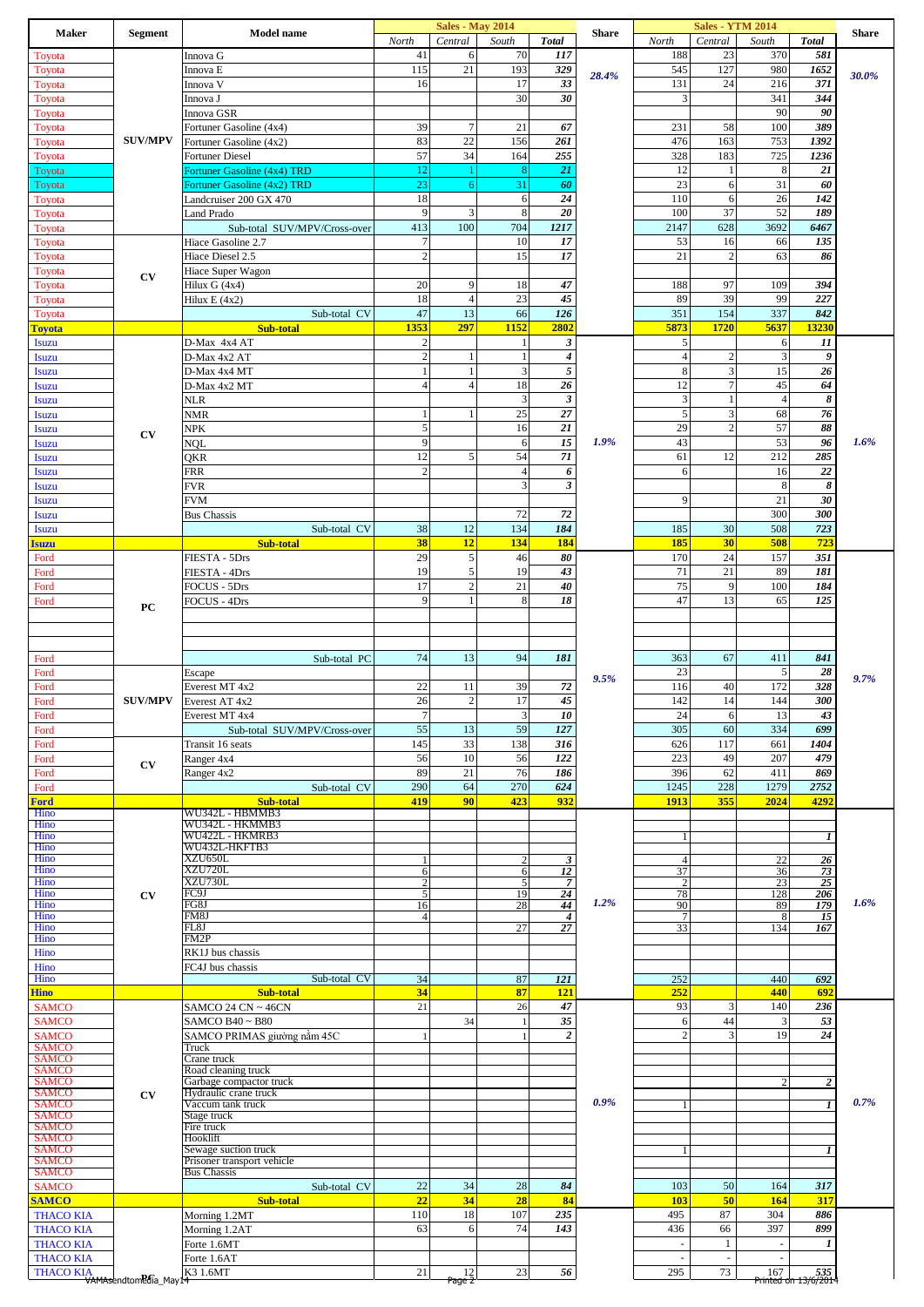| Maker                                    | <b>Segment</b>         | <b>Model name</b>                                    |                         | <b>Sales - May 2014</b> |                |                         | <b>Share</b> |                          | <b>Sales - YTM 2014</b>  |              |                      | <b>Share</b> |
|------------------------------------------|------------------------|------------------------------------------------------|-------------------------|-------------------------|----------------|-------------------------|--------------|--------------------------|--------------------------|--------------|----------------------|--------------|
| <b>THACO KIA</b>                         |                        | K3 1.6AT                                             | North<br>63             | Central<br>17           | South<br>45    | <b>Total</b><br>125     |              | North<br>176             | Central<br>61            | South<br>123 | <b>Total</b><br>360  |              |
| <b>THACO KIA</b>                         |                        | K3 2.0AT                                             | 30                      | 11                      | 28             | 69                      |              | 94                       | 23                       | 103          | 220                  |              |
| <b>THACO KIA</b>                         |                        | Rio                                                  | 25                      | 5                       | 25             | 55                      |              | 78                       | 17                       | 65           | 160                  |              |
| <b>THACO KIA</b>                         |                        | Xe khác                                              | 12                      |                         | 10             | 22                      | 9.2%         | 39                       | $\mathfrak{Z}$           | 37           | 79                   | 9.1%         |
| <b>THACO KIA</b>                         |                        | Sub-total PC                                         | 324                     | 69                      | 312            | 705                     |              | 1613                     | 331                      | 1196         | 3140                 |              |
| <b>THACO KIA</b>                         |                        | Sorento 2.4 Gasoline                                 | 25                      | 5                       | 41             | 71                      |              | 125                      | 38                       | 192          | 355                  |              |
| <b>THACO KIA</b>                         |                        | Sorento 2.2 Diesel                                   | 14<br>8                 | $\overline{7}$<br>5     | 20<br>24       | 41<br>37                |              | 55<br>44                 | 17<br>42                 | 64<br>90     | 136<br>176           |              |
| <b>THACO KIA</b><br><b>THACO KIA</b>     | <b>MPV/SUV</b>         | Carens 2.0MT<br>Carens 2.0AT                         | 16                      | 6                       | 13             | 35                      |              | 71                       | 21                       | 82           | 174                  |              |
| <b>THACO KIA</b>                         |                        | Sportage                                             | $\sqrt{5}$              |                         | $\overline{7}$ | 13                      |              | 20                       | 6                        | 16           | 42                   |              |
| <b>THACO KIA</b>                         |                        | Sub-total SUV/MPV/Cross-over                         | 68                      | 24                      | 105            | 197                     |              | 315                      | 124                      | 444          | 883                  |              |
| <b>THACO KIA</b>                         |                        | Sub-total                                            | 392                     | 93                      | 417            | 902                     |              | 1928                     | 455                      | 1640         | 4023                 |              |
| <b>THACO BUS</b>                         |                        | Thaco $28 \sim 45$ seats                             | 27                      | 35                      | 55             | 117                     |              | 100                      | 155                      | 221          | 476                  |              |
| <b>THACO BUS</b>                         |                        | Sub-total CV                                         | 27                      | 35                      | 55             | 117                     | 1.2%         | 100                      | 155                      | 221          | 476                  | 1.1%         |
| <b>THACO BUS</b><br><b>THACO TRUCK</b>   |                        | Sub-total<br>K2700                                   | 27<br>112               | 35<br>58                | 55<br>98       | <b>117</b><br>268       |              | <b>100</b><br>556        | 155<br>179               | 221<br>302   | 476<br>1037          |              |
| <b>THACO TRUCK</b>                       |                        | K3000                                                | 378                     | 144                     | 285            | 807                     |              | 1,445                    | 502                      | 1,118        | 3065                 |              |
| <b>THACO TRUCK</b>                       |                        | Thaco truck $2705 \sim 6,955$                        | 109                     | 90                      | 158            | 357                     |              | 375                      | 312                      | 433          | 1120                 |              |
| <b>THACO TRUCK</b>                       | CV                     | Thaco truck $9095 \approx 11,960$                    |                         |                         |                |                         |              | $\overline{\phantom{a}}$ | $\overline{\phantom{a}}$ |              |                      |              |
| <b>THACO TRUCK</b>                       |                        | Thaco dumptruck $3045 \sim 8,745$                    | 72                      | 80                      | 50             | 202                     | 19.2%        | 400                      | 338                      | 240          | 978                  | 15.7%        |
| <b>THACO TRUCK</b>                       |                        | Thaco dumptruck $9,245 \sim 11,795$                  | 97                      | 82                      | 77             | 256                     |              | 270                      | 202                      | 258          | 730                  |              |
| <b>THACO TRUCK</b><br><b>THACO TRUCK</b> |                        | Thaco truck 35,625<br>Sub-total CV                   | 768                     | 454                     | 668            | 1890                    |              | 3046                     | 1533                     | 2351         | 6930                 |              |
| <b>THACO TRUCK</b>                       |                        | Sub-total                                            | 768                     | 454                     | 668            | <b>1890</b>             |              | 3046                     | 1533                     | 2351         | 6930                 |              |
| <b>VINAMAZDA</b>                         |                        | Mazda2                                               | 39                      | 3                       | 25             | 67                      |              | 186                      | 42                       | 122          | 350                  |              |
| <b>VINAMAZDA</b>                         |                        | Mazda3                                               | 85                      | 29                      | 40             | 154                     |              | 406                      | 175                      | 198          | 779                  |              |
| <b>VINAMAZDA</b>                         | PC                     | Mazda 6 AT 2.0L                                      | 12                      |                         | $\overline{c}$ | 15                      |              | 40                       | 8                        | 27           | 75                   |              |
| <b>VINAMAZDA</b>                         |                        | Mazda 6 AT 2.5L                                      | 8                       | $\overline{1}$          | 5              | 14                      |              | 48                       | 10                       | 37           | 95                   |              |
| <b>VINAMAZDA</b>                         |                        | Sub-total PC                                         | 144<br>97               | 34<br>38                | 72<br>62       | 250<br>197              |              | 680<br>471               | 235<br>143               | 384<br>241   | 1299                 |              |
| <b>VINAMAZDA</b><br><b>VINAMAZDA</b>     |                        | <b>CX-5 2WD</b><br>CX-5 4WD                          | 17                      | $\overline{4}$          | $10\,$         | 31                      | 6.7%         | 31                       | 8                        | 20           | 855<br>59            | 6.6%         |
| <b>VINAMAZDA</b>                         | <b>MPV/SUV</b>         | $CX-9$                                               | $\overline{4}$          | $\overline{4}$          | 11             | 19                      |              | 21                       | 11                       | 51           | 83                   |              |
| <b>VINAMAZDA</b>                         |                        | Sub-total SUV/MPV/Cross-over                         | 118                     | 46                      | 83             | 247                     |              | 523                      | 162                      | 312          | 997                  |              |
| <b>VINAMAZDA</b>                         |                        | BT-50 AT 3.2L                                        | 61                      | 13                      | 18             | 92                      |              | 243                      | 64                       | 71           | 378                  |              |
| <b>VINAMAZDA</b>                         | $\mathbf{C}\mathbf{V}$ | BT-50 MT 2.2L                                        | 28                      | 29                      | 13             | 70                      |              | 99                       | 105                      | 55           | 259                  |              |
|                                          |                        | Sub-total CV                                         | 89                      | 42                      | 31             | 162                     |              | 342                      | 169                      | 126          | 637                  |              |
| <b>VINAMAZDA</b><br><b>VINACOMIN</b>     |                        | Sub-total<br>65055                                   | 351                     | 122                     | 186            | 659                     |              | 1545                     | 566                      | 822          | 2933                 |              |
| <b>VINACOMIN</b>                         |                        | KC - 4574A                                           |                         |                         |                |                         |              |                          |                          |              |                      |              |
| <b>VINACOMIN</b>                         |                        | 55111-017                                            |                         |                         |                |                         |              |                          |                          |              |                      |              |
| <b>VINACOMIN</b>                         |                        | 65115-726                                            |                         |                         |                |                         |              |                          |                          |              |                      |              |
| <b>VINACOMIN</b>                         |                        | 65115-743                                            | 8                       |                         |                | 8                       |              | 8                        | 3                        |              | 11                   |              |
| <b>VINACOMIN</b>                         |                        | 65117                                                |                         |                         |                |                         |              |                          |                          |              |                      |              |
| <b>VINACOMIN</b><br><b>VINACOMIN</b>     |                        | 6520-728<br>55111                                    |                         |                         |                |                         |              |                          |                          |              |                      |              |
| <b>VINACOMIN</b>                         |                        | Chassi 6540                                          |                         |                         |                |                         |              |                          |                          |              |                      |              |
| <b>VINACOMIN</b>                         |                        | Chassi 53229                                         |                         |                         |                |                         |              |                          |                          |              |                      |              |
| <b>VINACOMIN</b>                         |                        | Chassi 65117                                         |                         |                         |                |                         |              |                          |                          |              |                      |              |
| <b>VINACOMIN</b>                         |                        | 4308                                                 |                         |                         |                |                         |              |                          |                          |              |                      |              |
| <b>VINACOMIN</b>                         | CV                     | 65111                                                |                         |                         |                |                         |              |                          |                          |              |                      |              |
| <b>VINACOMIN</b>                         |                        | P94 CB6x4 Nz 310                                     |                         |                         |                |                         | $0.1\%$      |                          |                          |              |                      | $0.0\%$      |
| <b>VINACOMIN</b><br><b>VINACOMIN</b>     |                        | P114CB6x4Nz 340<br>P124CB8x4Nz                       |                         |                         |                |                         |              |                          |                          |              |                      |              |
| <b>VINACOMIN</b>                         |                        | P340CB6x4ENZ, V=15m3                                 |                         |                         |                |                         |              |                          |                          |              |                      |              |
| <b>VINACOMIN</b>                         |                        | P340CB6x4ENZ, V=23m3                                 |                         |                         |                |                         |              |                          |                          |              |                      |              |
| <b>VINACOMIN</b>                         |                        | P310                                                 |                         |                         |                |                         |              |                          |                          |              |                      |              |
| <b>VINACOMIN</b>                         |                        | <b>QUON CW 33 700</b>                                |                         |                         |                |                         |              | 3                        |                          |              | 3                    |              |
| <b>VINACOMIN</b>                         |                        | P360                                                 |                         |                         |                |                         |              |                          |                          |              |                      |              |
| <b>VINACOMIN</b><br><b>VINACOMIN</b>     |                        | P380<br>65201                                        |                         |                         |                |                         |              |                          |                          |              |                      |              |
| <b>VINACOMIN</b>                         |                        | 6460                                                 |                         |                         |                |                         |              |                          |                          |              |                      |              |
| <b>VINACOMIN</b>                         |                        | 6540                                                 |                         |                         |                |                         |              |                          |                          |              |                      |              |
| <b>VINACOMIN</b>                         |                        | Sub-total CV                                         | 8                       |                         |                | 8                       |              | 11                       | 3                        |              | 14                   |              |
| <b>VINACOMIN</b>                         |                        | Sub-total                                            | $\overline{\mathbf{8}}$ |                         |                | $\overline{\mathbf{8}}$ |              | 11                       | $\overline{\mathbf{3}}$  |              | 14                   |              |
| <b>VINAXUKI</b><br><b>VINAXUKI</b>       |                        | Truck Vinaxuki 470 TL<br>Pickup 650X -II             |                         |                         |                |                         |              |                          |                          |              |                      |              |
| <b>VINAXUKI</b>                          |                        | Pickup 650D                                          |                         |                         |                |                         |              |                          |                          |              |                      |              |
| <b>VINAXUKI</b>                          |                        | Truck HFJ1011G                                       |                         |                         |                |                         |              |                          |                          |              |                      |              |
| <b>VINAXUKI</b>                          |                        | XK1150BA(SY3030DFH2)                                 |                         |                         |                |                         |              |                          |                          |              |                      |              |
| <b>VINAXUKI</b>                          |                        | XK1150BA-1a(SY3030DFH2)                              |                         |                         |                |                         |              |                          |                          |              |                      |              |
| <b>VINAXUKI</b>                          |                        | Truck Jinbei SY1021DMF3                              |                         |                         |                |                         |              |                          |                          |              |                      |              |
| <b>VINAXUKI</b>                          |                        | Truck Jinbei SY1022DEF                               |                         |                         |                |                         |              |                          |                          |              |                      |              |
| <b>VINAXUKI</b><br><b>VINAXUKI</b>       |                        | Truck Jinbei SY 1030DFH3<br>Truck Jinbei SY 1030SML3 |                         |                         |                |                         |              |                          |                          |              |                      |              |
| <b>VINAXUKI</b>                          |                        | Truck Jinbei SY 1030DML3                             |                         |                         |                |                         |              |                          |                          |              |                      |              |
| <b>VINAXUKI</b>                          |                        | Truck Jinbei SY 1041DLS3                             |                         |                         |                |                         |              |                          |                          |              |                      |              |
| <b>VINAXUKI</b>                          |                        | Truck Jinbei SY 1041SLS3                             |                         |                         |                |                         |              |                          |                          |              |                      |              |
| <b>VINAXUKI</b>                          |                        | Truck Jinbei SY 1044DVS3                             |                         |                         |                |                         |              |                          |                          |              |                      |              |
| <b>VINAXUKI</b>                          |                        | Truck Jinbei SY 1047DVS3                             |                         |                         |                |                         |              |                          |                          |              |                      |              |
| <b>VINAXUKI</b><br><b>VINAXUKI</b>       |                        | Truck Vinaxuki 990T<br>Truck Vinaxuki 1240T          |                         |                         |                |                         |              |                          |                          |              |                      |              |
| <b>VINAXUKI</b>                          |                        | Truck Vinaxuki 1490T                                 |                         |                         |                |                         |              |                          |                          |              |                      |              |
| <b>VINAXUKI</b>                          |                        | Truck Vinaxuki 1980T                                 |                         |                         |                |                         |              |                          |                          |              |                      |              |
| <b>VINAXUKI</b>                          |                        | Truck Vinaxuki 1980.PD                               |                         |                         |                |                         |              |                          |                          |              |                      |              |
| <b>VINAXUKI</b>                          |                        | Truck Vinaxuki 3450T                                 |                         |                         |                |                         |              |                          |                          |              |                      |              |
|                                          |                        | VINAXUXAMAsendtomedia_May14Tuck Vinaxuki 3500TL      |                         | Page 3                  |                |                         |              |                          |                          |              | Printed on 13/6/2014 |              |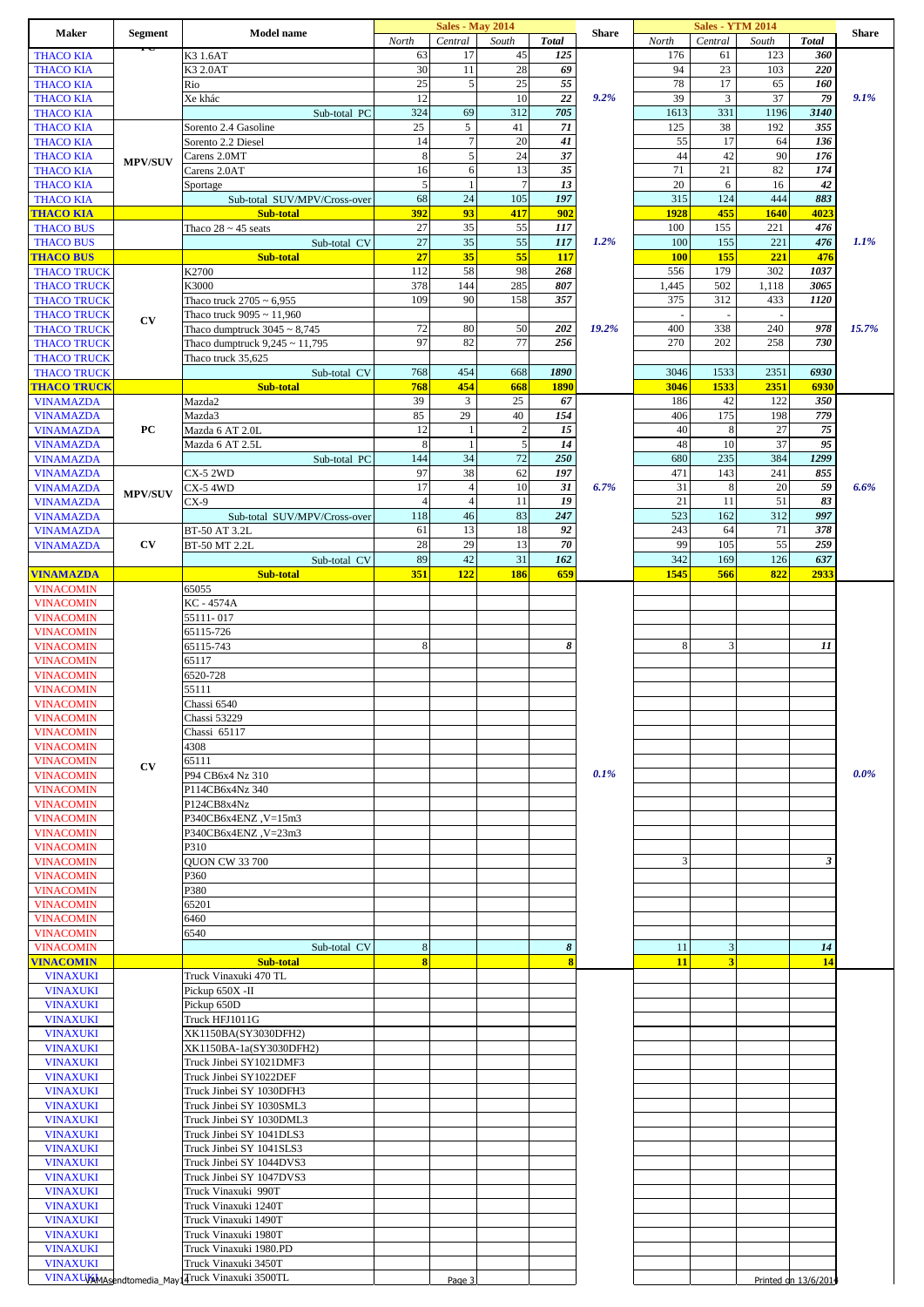| <b>Maker</b>                       | <b>Segment</b> | <b>Model name</b>                                                                | North                | <b>Sales - May 2014</b><br>Central | South                | <b>Total</b>         | <b>Share</b> | North          | <b>Sales - YTM 2014</b><br>Central | South    | <b>Total</b>                     | <b>Share</b> |
|------------------------------------|----------------|----------------------------------------------------------------------------------|----------------------|------------------------------------|----------------------|----------------------|--------------|----------------|------------------------------------|----------|----------------------------------|--------------|
| <b>VINAXUKI</b>                    |                | Truck Vinaxuki 3600AT                                                            |                      |                                    |                      |                      |              |                |                                    |          |                                  |              |
| <b>VINAXUKI</b>                    |                | Truck Vinaxuki 4500BA                                                            |                      |                                    |                      |                      |              |                |                                    |          |                                  |              |
| <b>VINAXUKI</b>                    |                | Truck Vinaxuki 4500 BA/BD                                                        |                      |                                    |                      |                      |              |                |                                    |          |                                  |              |
| <b>VINAXUKI</b>                    |                | Truck Vinaxuki 1250TA                                                            |                      |                                    |                      |                      |              |                |                                    |          |                                  |              |
| <b>VINAXUKI</b>                    |                | Truck Vinaxuki 1250BA                                                            |                      |                                    |                      |                      |              |                |                                    |          |                                  |              |
| <b>VINAXUKI</b>                    |                | Truck Vinaxuki 1990BA                                                            |                      |                                    |                      |                      |              |                |                                    |          |                                  |              |
| <b>VINAXUKI</b>                    |                | Truck Vinaxuki 1900TA                                                            |                      |                                    |                      |                      |              |                |                                    |          |                                  |              |
| <b>VINAXUKI</b>                    |                | Minivan 8 seats HFJ6376 - 8 seats                                                |                      |                                    |                      |                      |              |                |                                    |          |                                  |              |
| <b>VINAXUKI</b>                    |                | Truck Vinaxuki 3030                                                              |                      |                                    |                      |                      |              |                |                                    |          |                                  |              |
| <b>VINAXUKI</b>                    |                | Truck Vinaxuki 5000BA                                                            |                      |                                    |                      |                      |              |                |                                    |          |                                  |              |
| <b>VINAXUKI</b>                    |                | Truck Vinaxuki 2500BA. 4x4                                                       |                      |                                    |                      |                      |              |                |                                    |          |                                  |              |
| <b>VINAXUKI</b>                    |                | Truck Vinaxuki 2500TL. 4x4                                                       |                      |                                    |                      |                      |              |                |                                    |          |                                  |              |
| <b>VINAXUKI</b>                    | CV             | Truck Vinaxuki 2700BA                                                            |                      |                                    |                      |                      |              |                |                                    |          |                                  |              |
| <b>VINAXUKI</b>                    |                | Truck Vinaxuki 5500TL                                                            |                      |                                    |                      |                      |              |                |                                    |          |                                  |              |
| <b>VINAXUKI</b>                    |                | Truck Vinaxuki 7000TL                                                            |                      |                                    |                      |                      |              |                |                                    |          |                                  |              |
| <b>VINAXUKI</b>                    |                | Truck Vinaxuki 7000BA                                                            |                      |                                    |                      |                      |              |                |                                    |          |                                  |              |
| <b>VINAXUKI</b>                    |                | Truck Vinaxuki 6000TL                                                            |                      |                                    |                      |                      |              |                |                                    |          |                                  |              |
| <b>VINAXUKI</b>                    |                | Truck Vinaxuki 6000                                                              |                      |                                    |                      |                      |              |                |                                    |          |                                  |              |
| <b>VINAXUKI</b><br><b>VINAXUKI</b> |                | Minivan 5 seats HFJ7110 - 5 seats<br>Dumtruck Vinaxuki 3000BA                    |                      |                                    |                      |                      |              |                |                                    |          |                                  |              |
| <b>VINAXUKI</b>                    |                | Truck Vinaxuki 1200B                                                             |                      |                                    |                      |                      |              |                |                                    |          |                                  |              |
| <b>VINAXUKI</b>                    |                | Truck Jinbei SY 1043DVL - GVW 1000kg                                             |                      |                                    |                      |                      |              |                |                                    |          |                                  |              |
| <b>VINAXUKI</b>                    |                | Truck Vinaxuki 1900TA -GWV 1900Kg                                                |                      |                                    |                      |                      |              |                |                                    |          |                                  |              |
| <b>VINAXUKI</b>                    |                | Bán tải truck Vinaxuki CC1021LSR                                                 |                      |                                    |                      |                      |              |                |                                    |          |                                  |              |
| <b>VINAXUKI</b>                    |                | Pickup 650X-II                                                                   |                      |                                    |                      |                      |              |                |                                    |          |                                  |              |
| <b>VINAXUKI</b>                    |                | Truck Vinaxuki 6500BA                                                            |                      |                                    |                      |                      |              |                |                                    |          |                                  |              |
| <b>VINAXUKI</b>                    |                | Truck Vinaxuki 3490BA                                                            |                      |                                    |                      |                      |              |                |                                    |          |                                  |              |
| <b>VINAXUKI</b>                    |                | Truck Vinaxuki 4000TL                                                            |                      |                                    |                      |                      |              |                |                                    |          |                                  |              |
| <b>VINAXUKI</b>                    |                | Truck Vinaxuki 3490TL                                                            |                      |                                    |                      |                      |              |                |                                    |          |                                  |              |
| <b>VINAXUKI</b>                    |                | Truck Vinaxuki 29K                                                               |                      |                                    |                      |                      |              |                |                                    |          |                                  |              |
| <b>VINAXUKI</b>                    |                | Truck Vinaxuki 6000BA4x4                                                         |                      |                                    |                      |                      |              |                |                                    |          |                                  |              |
| <b>VINAXUKI</b>                    |                | Truck Vinaxuki 1044TL                                                            |                      |                                    |                      |                      |              |                |                                    |          |                                  |              |
| <b>VINAXUKI</b>                    |                | Truck Vinaxuki 1047TL                                                            |                      |                                    |                      |                      |              |                |                                    |          |                                  |              |
| <b>VINAXUKI</b>                    |                | Truck Vinaxuki 6500TL                                                            |                      |                                    |                      |                      |              |                |                                    |          |                                  |              |
| <b>VINAXUKI</b>                    |                | Truck Vinaxuki 7500BA                                                            |                      |                                    |                      |                      |              |                |                                    |          |                                  |              |
| <b>VINAXUKI</b>                    |                | Truck Vinaxuki 8500TL                                                            |                      |                                    |                      |                      |              |                |                                    |          |                                  |              |
| <b>VINAXUKI</b>                    |                | Truck Vinaxuki 7500TL                                                            |                      |                                    |                      |                      |              |                |                                    |          |                                  |              |
| <b>VINAXUKI</b>                    |                | Truck Vinaxuki XK10TL1                                                           |                      |                                    |                      |                      |              |                |                                    |          |                                  |              |
| <b>VINAXUKI</b>                    |                | Truck Vinaxuki XK7TL1                                                            |                      |                                    |                      |                      |              |                |                                    |          |                                  |              |
| <b>VINAXUKI</b>                    |                | Truck Vinaxuki XK13TL1                                                           |                      |                                    |                      |                      |              |                |                                    |          |                                  |              |
| <b>VINAXUKI</b>                    |                | Truck Vinaxuki XK14TL1                                                           |                      |                                    |                      |                      |              |                |                                    |          |                                  |              |
| <b>VINAXUKI</b>                    |                | Truck Vinaxuki VXK13BA280                                                        |                      |                                    |                      |                      |              |                |                                    |          |                                  |              |
| <b>VINAXUKI</b>                    |                | Truck Vinaxuki VXK13BA210                                                        |                      |                                    |                      |                      |              |                |                                    |          |                                  |              |
| <b>VINAXUKI</b>                    |                | Truck Vinaxuki VXK12BA<br>Truck Vinaxuki VXK17BA                                 |                      |                                    |                      |                      |              |                |                                    |          |                                  |              |
| <b>VINAXUKI</b><br><b>VINAXUKI</b> |                | Truck Vinaxuki 8500BA                                                            |                      |                                    |                      |                      |              |                |                                    |          |                                  |              |
| <b>VINAXUKI</b>                    |                | Sub-total CV                                                                     |                      |                                    |                      |                      |              |                |                                    |          |                                  |              |
| <b>VINAXUKI</b>                    |                |                                                                                  |                      |                                    |                      |                      |              |                |                                    |          |                                  |              |
|                                    |                |                                                                                  |                      |                                    |                      |                      |              |                |                                    |          |                                  |              |
|                                    |                | <b>Sub-Total</b>                                                                 |                      |                                    |                      |                      |              |                |                                    |          |                                  |              |
| Honda                              |                | Civic 1.8 AT                                                                     | 14<br>$\overline{c}$ | 3<br>$\mathbf{1}$                  | 13<br>$\overline{2}$ | 30                   |              | 37<br>12       | 12<br>6                            | 62<br>24 | 111                              |              |
| Honda                              |                | Civic 1.8 MT                                                                     | 6                    |                                    | 14                   | $\sqrt{5}$<br>22     |              | 26             | 6                                  | 60       | 42<br>92                         |              |
| Honda<br>Honda                     | PС             | Civic 2.0 AT<br>City $1.5$ MT                                                    | 6                    | $\sqrt{2}$<br>$\mathfrak 3$        | $\sqrt{5}$           | 14                   |              | 50             | 21                                 | 60       | 131                              |              |
| Honda                              |                | City $1.5AT$                                                                     | 62                   | 13                                 | 57                   | 132                  |              | 564            | 105                                | 484      | 1153                             |              |
| Honda                              |                | Accord                                                                           |                      |                                    |                      |                      | 4.6%         |                |                                    |          |                                  | 6.2%         |
| Honda                              |                | Sub-total PC                                                                     | 90                   | 22                                 | 91                   | 203                  |              | 689            | 150                                | 690      | 1529                             |              |
| Honda                              |                | <b>CR-V 2.0AT</b>                                                                | 81                   | 12                                 | 38                   | 131                  |              | 413            | 53                                 | 199      | 665                              |              |
| Honda                              | <b>SUV/MPV</b> | <b>CR-V 2.4AT</b>                                                                | 88                   | 8                                  | 27                   | 123                  |              | 336            | 42                                 | 159      | 537                              |              |
| Honda                              |                | Sub-total SUV/MPV/Cross-over                                                     | 169                  | 20                                 | 65                   | 254                  |              | 749            | 95                                 | 358      | 1202                             |              |
| <b>Honda</b>                       |                | <b>Sub-Total</b>                                                                 | 259                  | 42                                 | 156                  | 457                  |              | 1438           | 245                                | 1048     | 2731                             |              |
| <b>VINAMOTOR</b>                   |                | Transinco K29                                                                    | 12                   | $\mathbf{1}$                       | $\overline{2}$       | 15                   |              | 144            | 8                                  | 135      | 287                              |              |
| <b>VINAMOTOR</b>                   |                | Transinco K30                                                                    |                      |                                    |                      |                      |              |                |                                    |          |                                  |              |
| <b>VINAMOTOR</b>                   |                | Transinco K32                                                                    |                      |                                    |                      |                      |              |                |                                    |          |                                  |              |
| <b>VINAMOTOR</b>                   |                | Transinco K34                                                                    |                      |                                    |                      |                      |              |                |                                    |          |                                  |              |
| <b>VINAMOTOR</b>                   |                | Transinco K35                                                                    |                      |                                    |                      |                      |              |                |                                    |          |                                  |              |
| <b>VINAMOTOR</b>                   |                | Transinco K36                                                                    |                      |                                    |                      |                      |              |                |                                    |          |                                  |              |
| <b>VINAMOTOR</b>                   |                | Transinco K39                                                                    |                      |                                    |                      |                      |              |                |                                    |          |                                  |              |
| <b>VINAMOTOR</b>                   |                | Transinco K42                                                                    | $\overline{c}$       |                                    |                      | $\boldsymbol{2}$     |              | $\overline{7}$ |                                    |          | $\overline{7}$                   |              |
| <b>VINAMOTOR</b>                   |                | Transinco K46                                                                    | $\overline{4}$       |                                    |                      | $\pmb{4}$            |              | $\overline{4}$ |                                    |          | $\boldsymbol{4}$                 |              |
| <b>VINAMOTOR</b>                   |                | Transinco K47                                                                    | 3                    |                                    |                      | $\boldsymbol{\beta}$ |              | 9              |                                    |          | 9                                |              |
| <b>VINAMOTOR</b>                   |                | Transinco K51                                                                    |                      |                                    |                      |                      |              |                |                                    |          |                                  |              |
| <b>VINAMOTOR</b>                   |                | Transinco K52                                                                    | 5<br>11              | $\overline{c}$                     |                      | $\sqrt{5}$           |              | 36             | $\overline{7}$                     |          | 36                               |              |
| <b>VINAMOTOR</b>                   |                | Transinco 2 tang                                                                 |                      |                                    | 15                   | 28                   |              | 53             |                                    | 56       | 116                              |              |
| <b>VINAMOTOR</b>                   |                | Transinco B40                                                                    | 3                    |                                    |                      | $\boldsymbol{\beta}$ |              | 12             |                                    |          | 12                               |              |
| <b>VINAMOTOR</b>                   |                | Transinco B42<br>Transinco B50                                                   |                      |                                    |                      |                      | 1.5%         |                |                                    |          |                                  | 1.8%         |
| <b>VINAMOTOR</b>                   |                | Transinco B55                                                                    |                      |                                    |                      |                      |              |                |                                    |          |                                  |              |
| <b>VINAMOTOR</b>                   |                |                                                                                  |                      |                                    |                      |                      |              |                |                                    |          |                                  |              |
| <b>VINAMOTOR</b>                   |                | Transinco B60                                                                    |                      |                                    |                      |                      |              | 9              |                                    |          | 9                                |              |
|                                    |                |                                                                                  |                      |                                    |                      |                      |              |                |                                    |          |                                  |              |
| <b>VINAMOTOR</b>                   |                | Transinco B65                                                                    |                      |                                    |                      |                      |              |                |                                    |          |                                  |              |
| <b>VINAMOTOR</b>                   |                | Transinco B70                                                                    |                      |                                    |                      |                      |              |                |                                    |          |                                  |              |
| <b>VINAMOTOR</b>                   |                | Transinco B80                                                                    |                      |                                    |                      |                      |              |                |                                    |          |                                  |              |
| <b>VINAMOTOR</b>                   |                | Hyndai Porter GVW: 2,730kg                                                       |                      |                                    |                      |                      |              |                |                                    |          |                                  |              |
| <b>VINAMOTOR</b>                   |                | TRANSINCO GVW: 3,230 kg                                                          |                      |                                    |                      |                      |              |                |                                    |          |                                  |              |
| <b>VINAMOTOR</b>                   |                | Mighty HD65, GVW: 5,995kg<br>VINAMOTARAsendtomedia_May1Mighty HD72, GVW: 6,645kg | 62                   |                                    | 17                   | 91                   |              | 214            | 32                                 |          | Printed <sup>7</sup> an 13/67261 |              |